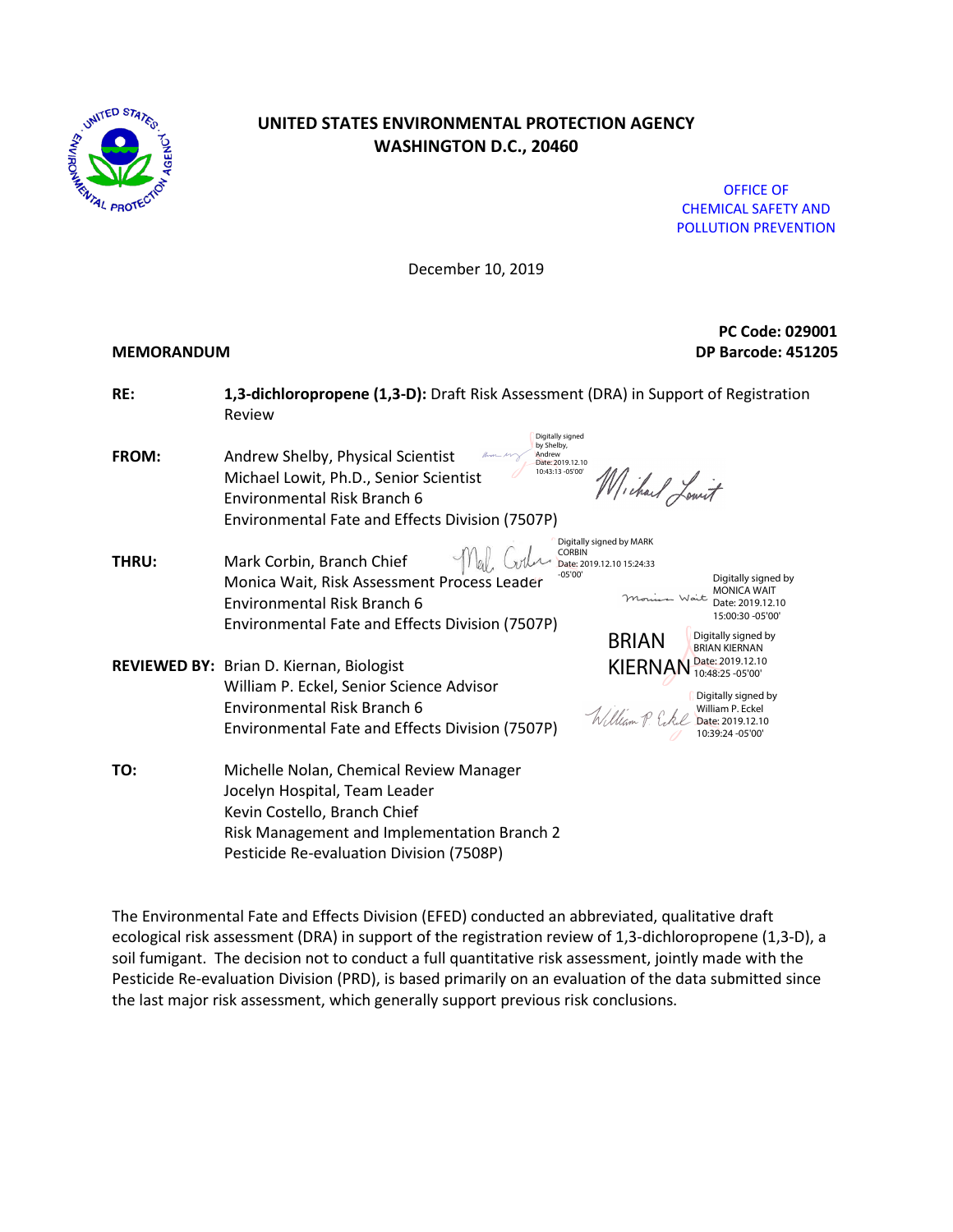# **1 Executive Summary**

This streamlined draft ecological risk assessment (DRA) was developed in support of the registration review of 1,3-D, a soil fumigant. 1,3-D exerts toxic action on vital enzymes or enzyme systems in nematodes, the target pest. Substitution of a sulfhydryl, ammonia, or hydroxyl group with the chlorine in 1,3-D results in restriction of the enzyme function, leading to paralysis and death (Cox, 1992). The mechanism of action in other taxa (*e.g.*, plants) is not understood.

This fumigant is a Restricted Use Pesticide that can only be applied by certified pesticide applicators and is registered for preplant use on many agricultural crop soils, turf, and nursery crops (*i.e.*, ornamental, non-bearing fruit/nut trees, and forestry crops). The only registered post-plant use is for vineyards. Maximum application rates vary from 18 lbs ai/A for grapes to 841 lbs ai/A for ornamentals. The Registration Eligibility Decision (RED) mitigation included lowered maximum application rates for some uses, deletion of selected use sites, soil moisture and sealing requirements, a 300 foot buffer from occupied structures, ground water advisory, prohibition of use on shallow groundwater and vulnerable soils in northern tier states (ND, SD, WI, MN, NY, ME, NH, VT, MA, UT, MT), a 100 foot buffer between drinking water wells and treated fields, and prohibition of use in areas overlaying karst geology. Since the RED, the prohibition of 1,3-D use in areas overlying karst geology was changed to prohibit application within 100 feet of karst topographical features and the 300-foot buffer from occupied structures was changed to 100 feet from occupied structures for some 1,3-D products combined with chloropicrin. Since the time of the RED, the maximum application rate for ornamentals (the use with the highest application rate) increased from 556 lbs ai/A to 841 lbs ai/A.

This streamlined assessment evaluates previous risk conclusions, anticipated routes of exposure, and recently submitted environmental fate and toxicity data to determine the likelihood of exposure to and risk from 1,3-D and its degradation products. Additional characterization is provided in cases where past assessments did not account for an exposure route (*e.g.*, inhalation risk to birds and honeybees) or application rate (*e.g.*, the current application rate for ornamentals). New estimated environmental concentrations (EECs) were not calculated for this assessment because of known limitations in modeling 1,3-D air concentrations (inhalation exposure) and volatility (aquatic exposure from soil injection applications) that preclude meaningful results. Instead, field volatility and run-off field studies were considered the best currently available information to inform inhalation and aquatic exposure (soil injection uses), respectively. A qualitative characterization is presented in lieu of calculating risk quotients (RQs) because of uncertainty extrapolating exposure estimates of registered uses from these field studies to a wide variety of use conditions. The current assessment generally supports the overall risk conclusions of past risk assessments while also identifying additional potential concerns as discussed below.

#### **1.1. Characterization of Risk to Aquatic Organisms**

Volatilization of 1,3-D from the application site, the primary dissipation pathway, and subsequent movement via wind may result in deposition into nearby water. Leaching and run-off is also expected to move 1,3-D and its degradates to nearby water bodies. Once reaching these environments, some 1,3-D is expected to volatilize, while the remainder will likely degrade into the major degradates forming in soil and water, 3-chloroallyl alcohol and 3-chloroacrylic acid. These compounds are expected to remain in the water column as they are less volatile and more soluble than the parent. The low octanol/water partition coefficient of 1,3-D (log K<sub>ow</sub> = 1.82) indicates that it is not likely to bioconcentrate in tissues of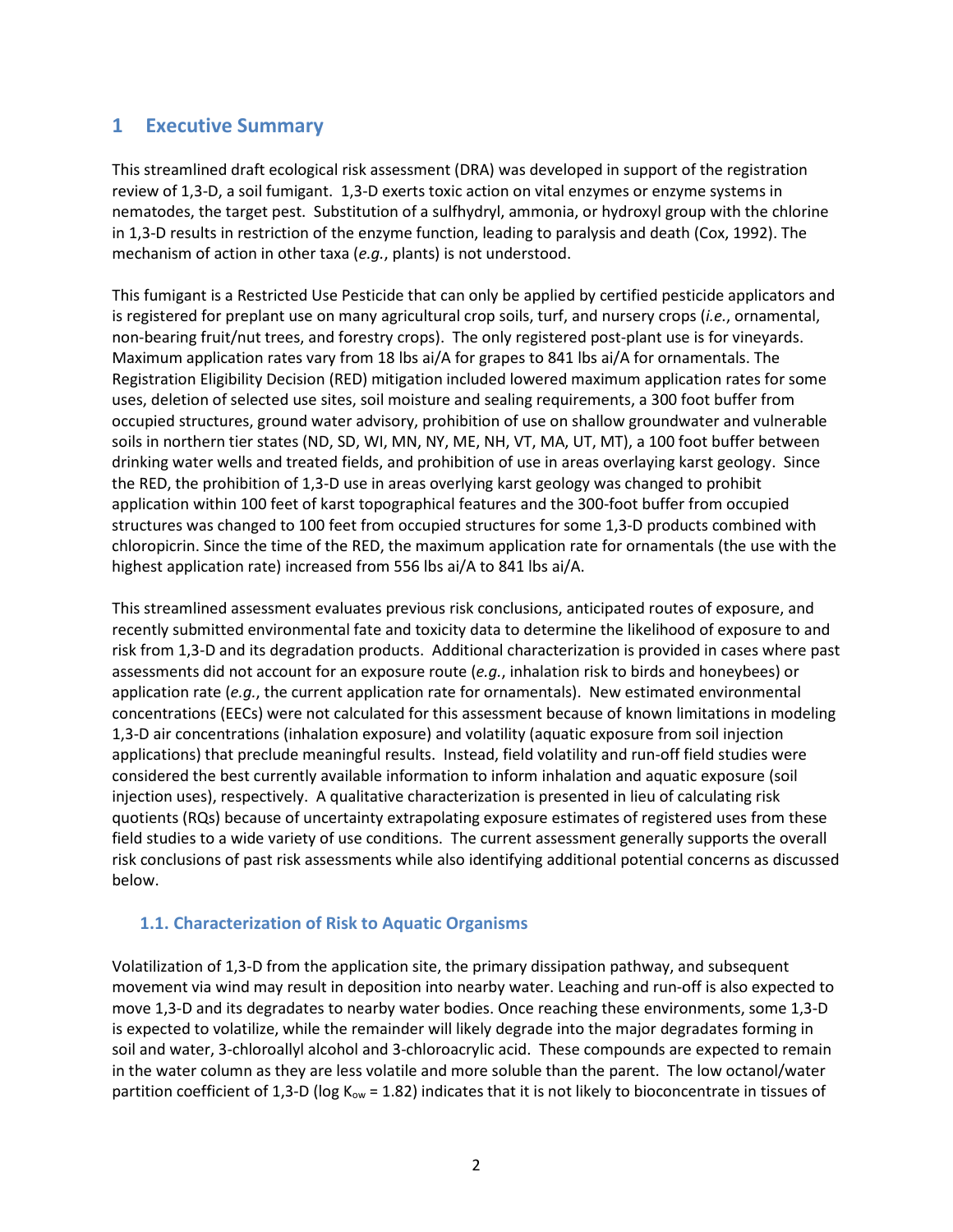aquatic organisms. The residues of concern (ROC) for aquatic organisms are parent 1,3-D, 3-chloroallyl alcohol, and 3-chloroacrylic acid because toxicity data indicate that fish are more sensitive to 3 chloroallyl alcohol than 1,3-D and that aquatic plants, depending on the species, are more sensitive to 3 chloroallyl alcohol, 3-chloroacrylic acid, or both in comparison to 1,3-D (*see* USEPA, 2013).

For the majority of uses (soil injection), aquatic exposure to 1,3-D is estimated from the results of a runoff field study (MRID 45022301 *as cited in* USEPA, 2013) rather than modeled EECs as in previous assessments because of limitations related to accounting for volatility in surface water modeling scenarios. The run-off field study is considered more reliable than the current models for estimating 1,3- D aquatic exposure from soil injection uses because the field study inherently accounts for volatility. In contrast, the design of the run-off field study does not represent or account for un-tarped surface applied uses of [1](#page-2-0),3-D (i.e., grape<sup>1</sup>); therefore, the previously modeled surface water EECs continue to be the best available estimate of this use (USEPA, 2007). Although the run-off field study was based on a single application rate and set of use conditions (*i.e.*, loam soil injected with 1,3-D to 12-inches depth with an application rate of 308 lbs ai/A), the results can be extrapolated to other application rates. The maximum instantaneous run-off concentration measured in the run-off field study was 17 µg/L, which extrapolates to a concentration that is 90% and 170% higher for application rates of 581 (the most common agricultural rate) and 841 lbs ai/A (ornamentals, the maximum rate for all uses), respectively. However, it is expected that concentrations would be lower when considered over a 24-hour averaging period<sup>[2](#page-2-1)</sup> after accounting for dissipation processes such as volatilization and degradation in the receiving waterbody. In terms of chronic exposure, the best current estimate is a simple adjustment to peak exposure values based on aerobic aquatic metabolism, which is the degradation route most significant to aquatic 1,3-D dissipation. Finally, peak degradate exposure is estimated based on peak degradate formation in submitted studies, as discussed in **Section 5**.

Previous risk assessments (*e.g.*, USEPA, 1997; USEPA, 2007; USEPA, 2008) identified a potential acute and chronic risk concern for non-listed fish and aquatic invertebrates based on exposure to the parent compound. These potential risk concerns were based on level of concern (LOC) exceedances or inference from existing data in the absence of data (*e.g.*, chronic risk to fish). There is one incident reported for a fish kill associated with 1,3-D; however, it occurred because of an accidental spill into a nearby creek. No risk concerns were identified in previous assessments for exposure to the major soil and water degradation products (3-chloroallyl alcohol and 3-chloroacrylic acid). The previous findings were based on varying methods of modeling exposure estimates, partial datasets of required toxicity studies, and application rates lower than the current maximum labeled rate. Though some specific risk conclusions change (*see* **Section 5**), the overall conclusions of past assessments are supported when considering currently registered labels, recently submitted toxicity (*see* **Section 6**) and fata data (*see* **Section 5**), and the results of the run-off field study (*see* **Section 5**).

 $\overline{a}$ 

<span id="page-2-0"></span><sup>&</sup>lt;sup>1</sup> Application to grapes at a maximum of 18 lbs ai/A is the only 1,3-D use pattern that allows surface application without requiring a tarp to contain the application. All other uses require injection to a depth of at least six inches or require a tarp, if surface applied (USEPA, 2013). In those cases, 1,3-D may be applied through buried drip (drip lines buried at least 6 inches below soil surface) irrigation equipment without a secured tarp seal. The injection point for untarped broadcast applications must be a minimum of 12 inches from the nearest final soil/air interface.

<span id="page-2-1"></span><sup>&</sup>lt;sup>2</sup> Current guidance for use of the Pesticide in Water Calculator instructs acute aquatic exposure to be modeled and assessed based on 1-in-10-year 24-average concentrations.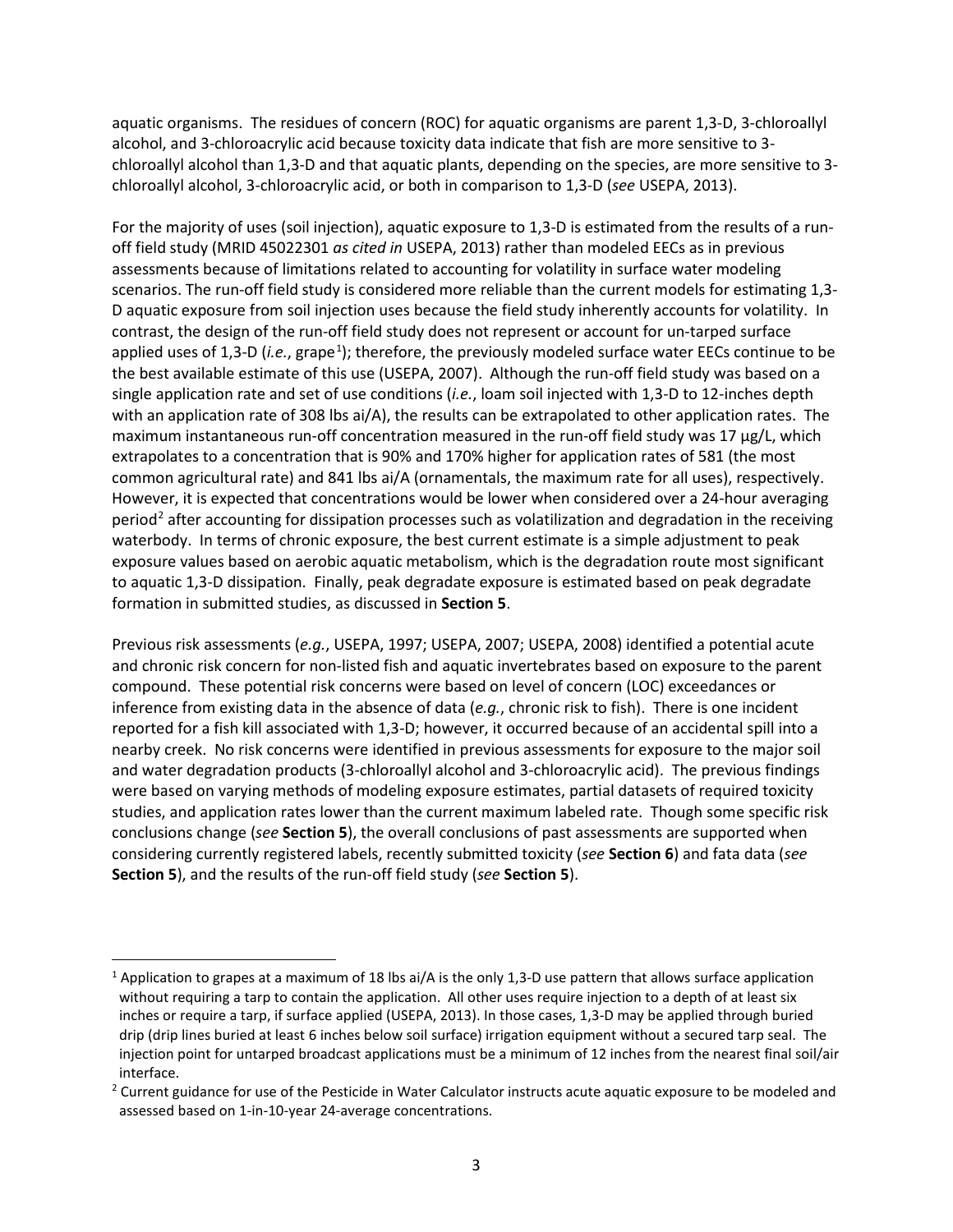A risk concern was not identified for non-listed aquatic plants in previous risk assessments (*e.g.* USEPA, 2007 and USEPA, 2008); however, the RED (USEPA, 1997) did not assess risk to aquatic plants because toxicity data were not available at that time. No additional toxicity data that would change the risk picture have been received since the last risk assessment. Likewise, the current understanding of exposure (*see* discussion above and **Section 5**) is consistent with the previous findings of low risk from exposure to the parent and one of the degradation products, 3-chloroallyl alcohol. However, it is now thought that exposure to 3-chloroacrylic acid, which is more toxic than the parent, is higher than previously considered and may be great enough to be of concern for drip irrigation (*i.e.*, surface or near soil surface) application to grapes. There is also reason to consider that other uses (*i.e.*, soil injection applications) may result in 3-chloroacrylic acid exposure that reaches levels of concern because exposure estimates based on the run-off study may not represent a worst case scenario and are within only 1[3](#page-3-0)X of exceeding the LOC for the highest labeled application rate (841 lb ai/A).<sup>3</sup>

### **1.2. Characterization of Risk to Terrestrial Organisms**

1,3-D is expected to exist solely as a vapor in the ambient atmosphere due to high vapor pressure and low Koc. Inhalation of volatilized 1,3-D is assumed to be the primary exposure route for animals and is expected to be protective of any exposure and risk from other pathways (*e.g.*, incidental soil ingestion) (USEPA, 2013). For purposes of this assessment, the inhalation ROC is only parent 1,3-D for terrestrial animals because the major degradates forming in soil and water (3-chloroallyl alcohol and 3 chloroacrylic acid) are less volatile than 1,3-D (USEPA, 2013). Furthermore, although degradates that form in air differ from those that form in soil and water, it is unknown how much they form and how their toxicity differs from parent 1,3-D. Therefore, this is an uncertainty, but it is assumed that potential risk identified from exposure to 1,3-D covers risk from those degradates. Terrestrial vertebrates and invertebrates that are on the treated field or downwind of a treated field during and shortly after treatment are expected to be at the greatest exposure to and potential risk from 1,3-D. Long-term continuous exposure is not expected at a given treatment site because 1,3-D is estimated to degrade rapidly in the atmosphere (half-life = 1.0 to 1.1 days, *as estimated in* EPISuite AOP v1.91) via reaction with free-hydroxyl radical. Although a short window of exposure on a given treatment field limits the window of opportunity of exposure, it is important to note that it does not eliminate the potential of eliciting acute or chronic effects from exposure that occurs during that period.

Available field volatility studies are considered the best available information to estimate air concentrations even though they were conducted at application rates below many of the current labeled rates. The most recently submitted studies (*see* summary of MRID 45222501 *as cited in* USEPA, 2013) show greater exposure potential (4.556 mg/m<sup>3</sup> based on an application rate of 51 lbs ai/A) than the study available at the time of the last comprehensive quantitative assessment of 1,3-D (USEPA, 2007); therefore, it is now thought that inhalation exposure estimates are greater than previously considered. Although there are numerous factors that may impact the actual level of volatilization and air concentrations other than application rate (*e.g*., application type, weather, soil texture, *etc.*), all things being equal, the concentration of 1,3-D in air is assumed to be directly proportional to the application rate (*discussed in* USEPA, 2014). Based on exposure estimates extrapolated from the volatility studies by linear scaling, atmospheric concentrations may approach levels of concern on or near the treatment field, especially at the higher labeled application rates (581 lbs ai/A and 841 lbs ai/A rates are about 11-16X higher than those tested in these volatility studies).

<span id="page-3-0"></span> $\overline{a}$ <sup>3</sup> The potential risk from 3-chloroacrylic acid is much greater than that of either the parent or 3-chloroallyl alcohol.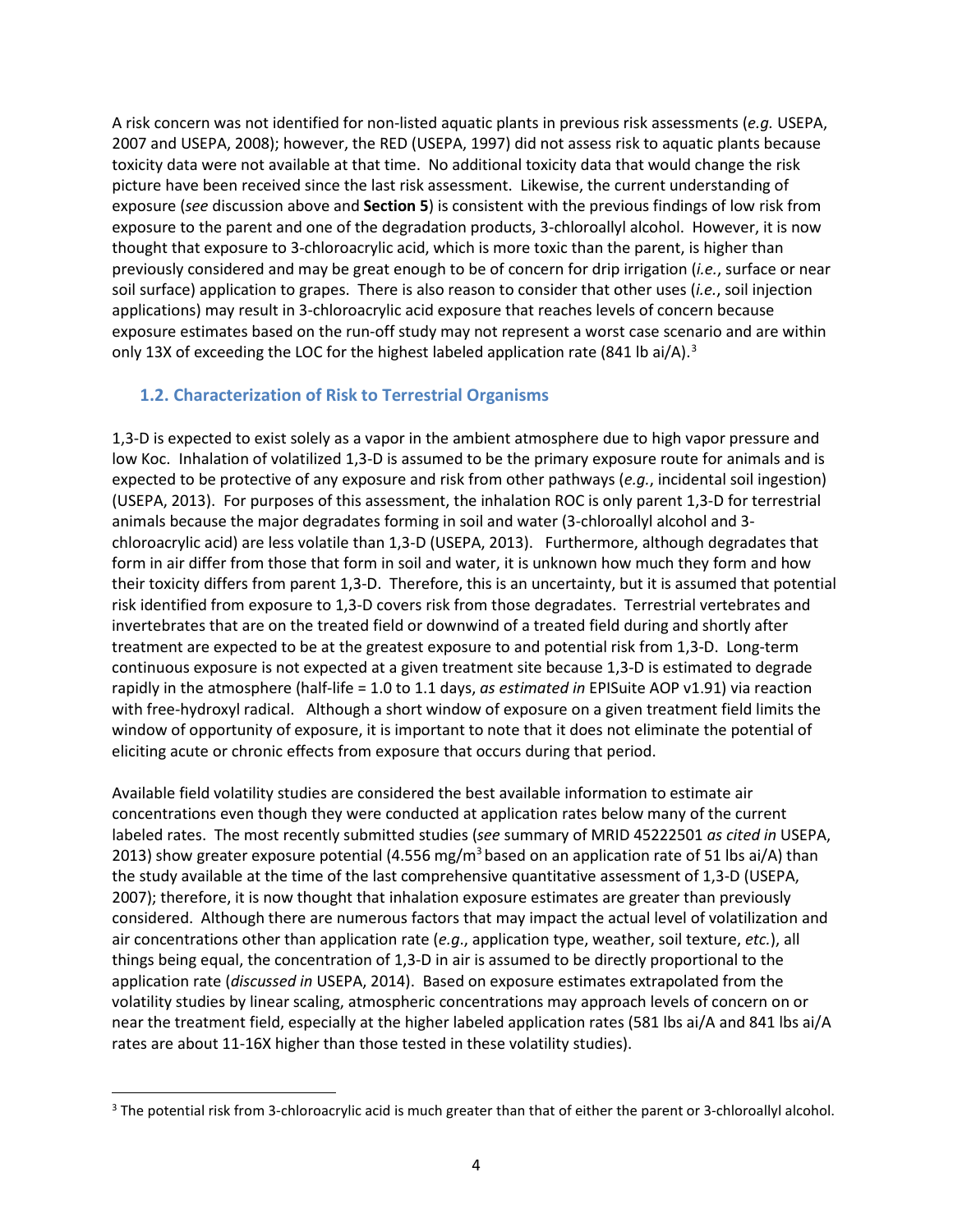It is unlikely that there is an acute inhalation risk concern for birds, mammals, and honeybees unless they are on or near the treatment field following an application. Mammalian acute inhalation toxicity data (MRID 0032985, cited in USEPA, 2013<sup>[4](#page-4-0)</sup>) indicate that air concentrations would need to exceed 1,655 mg/m<sup>3</sup> to reach the non-listed species LOC of 0.5, or about 360X greater than the highest six-hour mean air concentrations observed in the volatility studies. Similarly, the air concentration would need to exceed 885 mg/m<sup>3</sup> (ca. 190X greater than the highest observed air concentration) for birds based on the recently submitted acute inhalation toxicity data (MRID 50457001). Acute inhalation risk to honeybees is more uncertain. The air concentration would need to exceed 82.5 mg/m<sup>3</sup> before observing any mortality based on the NOAEC in the recently submitted honeybee study (MRID 49382002). This value is close to potential air concentrations on the treatment field at the higher application rates (*as discussed above* based on linear scaling). That said, as described in **Section 6**, there is a high degree of uncertainty about the exposure concentrations in the honeybee inhalation study and a reliable LC<sub>50</sub> could not be determined; therefore, risk is expected to be lower if based on a reliable LC<sub>50</sub> value rather than the NOAEC. Without a reliable  $LC_{50}$  value, there is a high degree of uncertainty about acute inhalation risk to honeybees.

Chronic risk to birds and honeybees is uncertain due to a lack of toxicity data. In contrast, the maximum air concentration in the volatility studies (4.556 mg/m<sup>3</sup> based on an application rate of 51 lbs ai/A) suggests a potential chronic risk concern for mammals when scaled to the maximum labeled application rates (581 and 841 lbs ai/A). This is because the linearly scaled air concentrations for the higher application rates are approaching the NOAEL (91 mg/m<sup>3</sup>; MRID 00144715 and 00152848 *cited in* USEPA, 2013). On the other hand, the LOAEL (272 mg/m<sup>3</sup> or 60 ppm) is three times higher than the linearly scaled concentrations from the volatility studies discussed above; therefore, it is not clear if effects would be observed if exposure occurred. Furthermore, as discussed above, the exposure window is going to be relatively short given the relatively rapid dissipation observed in field volatility studies and predicted rapid degradation in the atmosphere. Although a short exposure period does not eliminate the possibility of observing chronic effects, it does limit the opportunity for potential exposure. No incidents have been reported for animals exposed to 1,3-D except for one incident with wildlife (#024986–00011), for which there are no associated details. Although reported incidents may support a potential risk concern, the lack of reported incidents does not necessarily negate a potential risk concern because ecological incidents are often not observed and may go unreported.

Exposure to terrestrial plants is assumed to be from both run-off and vapor-phase exposure (USEPA, 2013). For purposes of the current assessment, the ROC for terrestrial plants is 1,3-D for both run-off and vapor phase exposure. Terrestrial plant toxicity data for 3-chloroallyl alcohol and 3-chloroacrylic acid show no evidence of enhanced or equivalent toxicity compared to parent 1,3-D (MRID 45007502, *cited in* USEPA, 2013); however, the tested application rates of the degradates were not high enough compared to that of 1,3-D (given the study results) to make a meaningful comparison of the relative toxicities among the three compounds. In contrast, aquatic plant toxicity data suggest that both 3 chloroallyl alcohol and 3-chloroacrylic acid have the potential to be more toxic to plants (*i.e.*, aquatic and potentially terrestrial) than the parent compound, 1,3-D (*see* USEPA, 2013). Although there is some uncertainty about the relative toxicity of the degradates, it is assumed that the previously identified potential risk concern based on exposure to 1,3-D (USEPA, 2007) covers a potential risk concern for exposure to the degradates as well. The potential risk concern, previously identified for non-listed terrestrial plants after soil-surface drip applications at rates of 18 lbs ai/A and higher (USEPA, 2007), is seemingly supported by numerous incidents with terrestrial plants that have been associated with 1,3-

 $\overline{a}$ 

<span id="page-4-0"></span><sup>4</sup> Note: MRID was erroneously cited for this study as 42954802 in USEPA, 2013.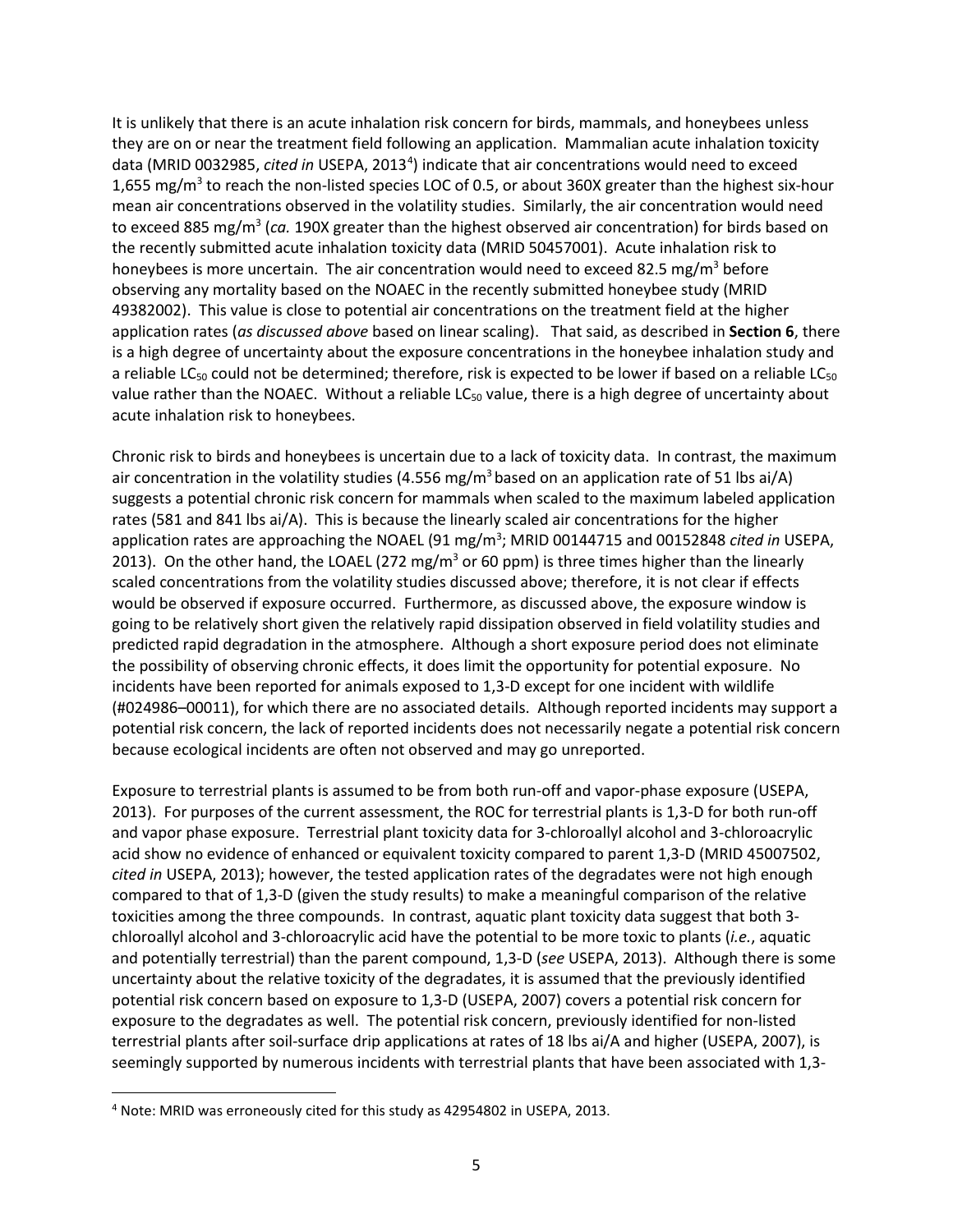D. Although not assessed in the RED due to a lack of data, uses with higher application rates, injected at soil depths greater than 5 cm, are a potential risk concern as well. That said, there remains uncertainty about a risk concern for terrestrial plants because toxicity data are not available for vapor-phase exposure to terrestrial plants (vegetative vigor stage) and the current model for terrestrial plant exposure estimates does not account for volatility, which would potentially reduce the run-off exposure estimates that are the basis of the previously identified risk concern.

While exposure to non-target terrestrial plants and animals to residues that have volatilized or run-off from the treatment area is possible, methods such as tarping treated fields serve to reduce exposure to non-target organisms that inhabit or enter the treated field or adjacent areas downwind, but not necessarily to concentrations below the level of concern.

## **1.3. Risk Conclusions Summary**

Exposure to 1,3-D is a potential acute and chronic risk concern for non-listed fish and aquatic invertebrates whereas exposure to 3-chloroacrylic acid, a degradation product, is a potential risk concern for non-listed aquatic plants. There are potential risk concerns for drip irrigation (grape) and soil injection uses. Use-specific risk conclusions are not presented for soil injection uses given the high level of uncertainty in (1) accounting for volatility in modeled exposure estimates and (2) relying on a single run-off field study for extrapolation of exposure estimates to a wide variety of use conditions. Despite the uncertainty, it is generally expected that exposure will be lower for lower application rates, greater depths of injection, and with use of techniques such as tarping.

Exposure to 1,3-D and its degradation products appears to be generally low for terrestrial vertebrates, invertebrates, and plants but may be great enough under some situations (*e.g.*, high application rates, no tarps, high temperatures) to assume that there is a potential risk concern for individuals on a treated field or in close proximity downwind of a treated field during and shortly after treatment. Use-specific risk conclusions are not presented for animals given the uncertainty in using field volatility studies for extrapolation of inhalation exposure estimates to a wide variety of use conditions. Although there is a high degree of uncertainty about exposure and toxicity to plants, several reported incidents support a potential risk concern.

# **2 Introduction**

This DRA examines the potential ecological risks associated with labeled uses of 1,3-D on non-target organisms. This streamlined assessment uses the best available scientific information on the use, environmental fate and transport, and toxicity of 1,3-D and its degradation products. This assessment provides updates since the problem formulation and relies on characterization from previous risk assessments to the extent possible.

# **3 Problem Formulation Update**

The purpose of the Problem Formulation is to provide the foundation for the ecological risk assessment being conducted for the labeled uses of 1,3-D. The Problem Formulation identifies the objectives for the assessment and provides a plan for analyzing the data and characterizing the ecological risk. As part of the Registration Review (RR) process, the following detailed Problem Formulation was published to the docket: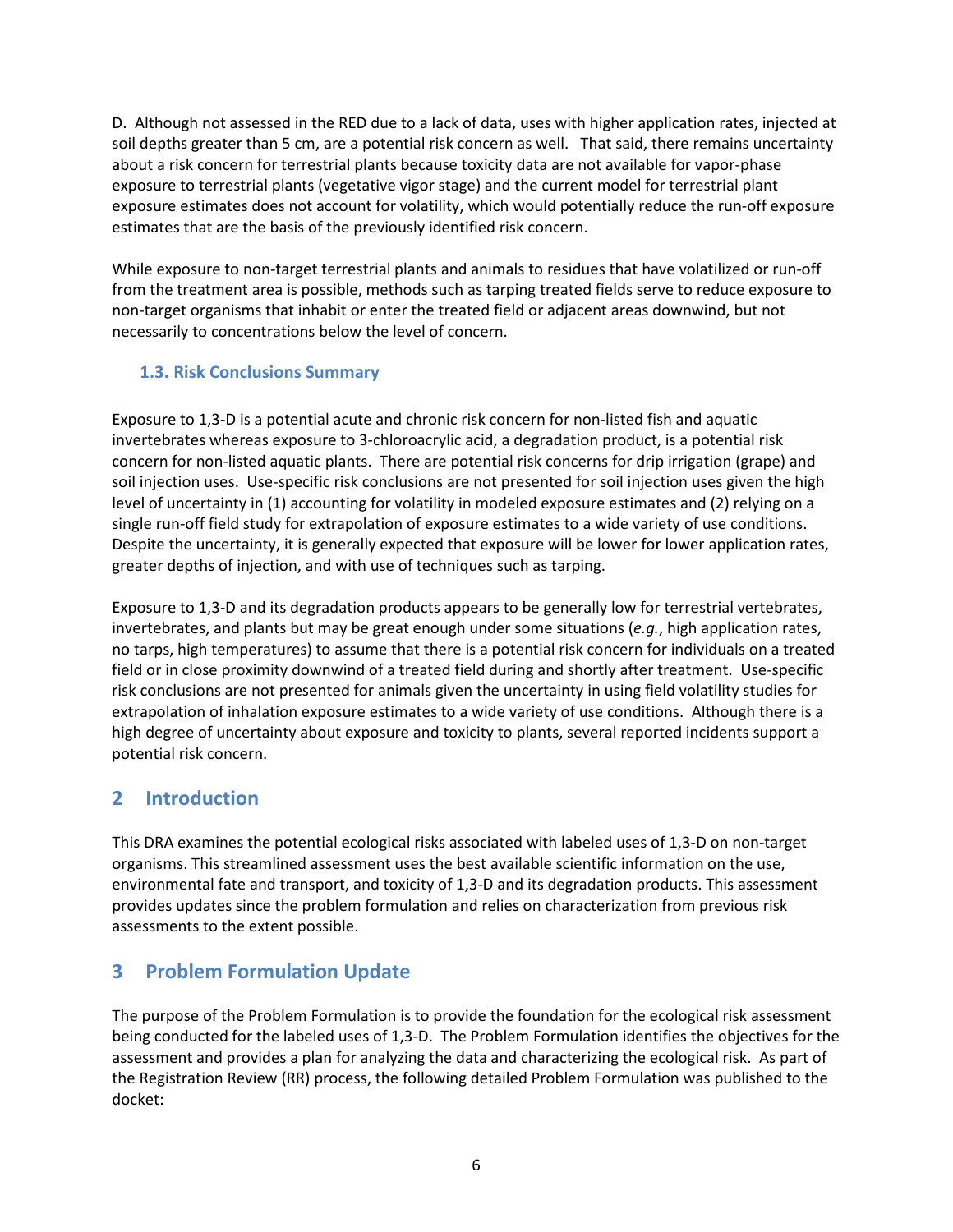• (USEPA, 2013)<sup>[5](#page-6-0)</sup> Problem Formulation for the Environmental Fate and Ecological Risk, Endangered Species, and Drinking Water Assessments in Support of the Registration Review of 1,3 Dichloropropene (Telone). August 27, 2013. DP Barcode 410113.

A decision was made, jointly with the Pesticide Re-evaluation Division (PRD), to not conduct a full quantitative risk assessment for 1,3-D based primarily on an evaluation of the data submitted since the last major risk assessment, which generally support previous risk conclusions. New estimated environmental concentrations (EECs) were not calculated for this assessment because of known limitations in modeling 1,3-D air concentrations (inhalation exposure) and volatility (aquatic exposure from soil injection applications) that preclude meaningful results. Instead, field volatility and run-off field studies were considered the best currently available information to inform inhalation and aquatic exposure (soil injection uses), respectively. Environmental fate and toxicity studies submitted after the problem formulation are summarized in the sections below. Information on the labelled use patterns and previously submitted fate and toxicity studies can be found in the problem formulation.

# **4 Previous Risk Conclusions**

EFED has conducted multiple ecological risk assessments on 1,3-D that serve as a basis for this streamlined risk assessment, including:

- Reregistration Eligibility Decision (RED) (USEPA, 1997)
- Section 3 new use on grapes assessment (USEPA, 2007)
- California Red Legged Frog Endangered Species assessment (USEPA, 2008)

The EFED RED assessment (USEPA, 1997) is the most recent comprehensive risk assessment conducted for 1,3-D. However, it did not assess the currently labeled maximum application rates for 1,3-D. Previous assessments identified potential risk concerns for fish, aquatic invertebrates, and terrestrial plants. None of the previous risk assessments assessed vapor phase exposure (*i.e.,* the major exposure route of exposure for soil fumigants) to birds, terrestrial invertebrates, or terrestrial plants due to a lack of data.

Previous risk conclusions for non-listed species (*as reported in* USEPA, 2013 and modified for clarity) are summarized in **Table 4-1**.

 $\overline{a}$ 

<span id="page-6-0"></span><sup>5</sup> Docket No. EPA-HQ-OPP-2013-0154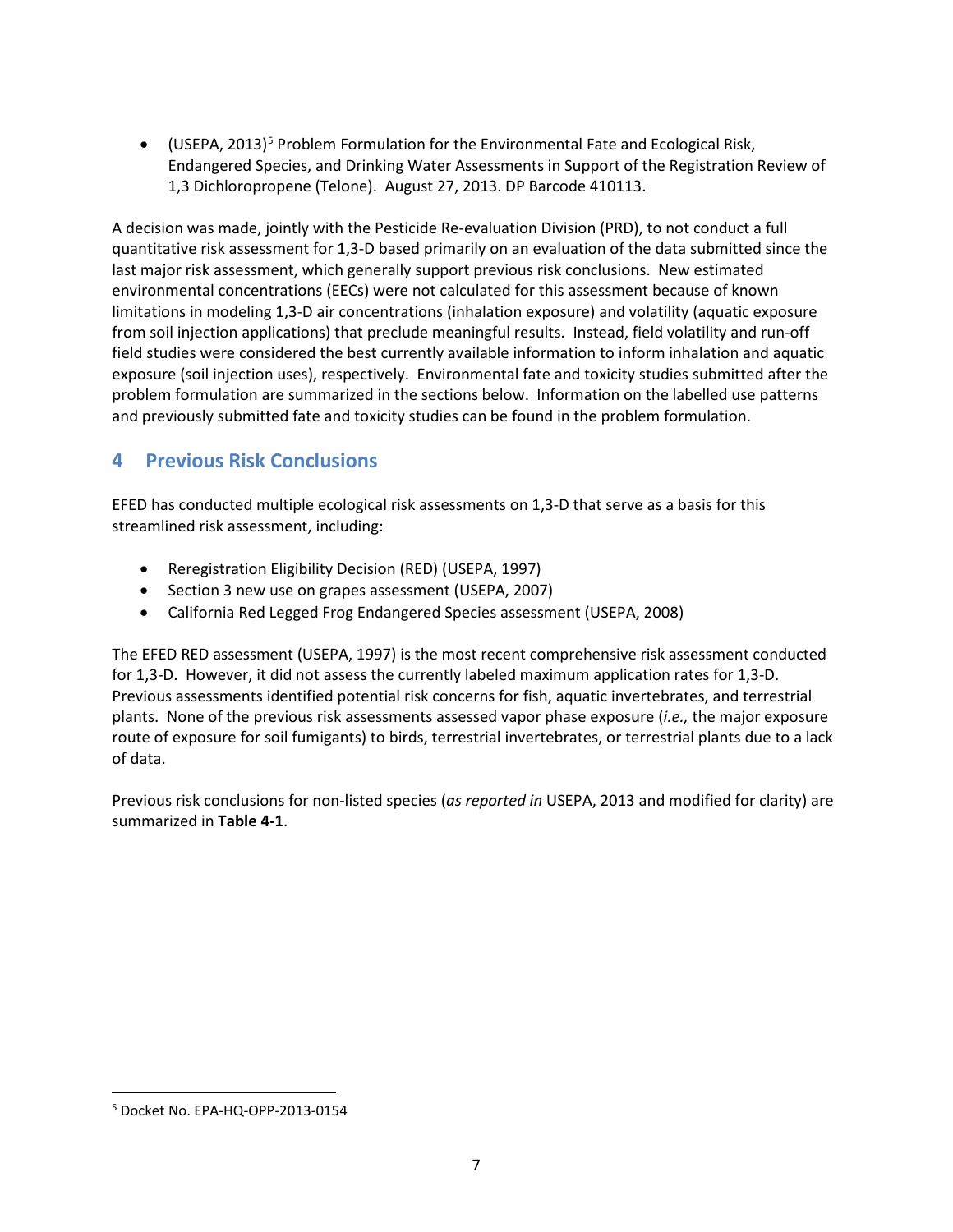## *Table 4-1. Summary of Non-listed Species Risk Concerns Identified for Use of 1,3-D in Previous Assessments*

|                 | <b>Birds Mammals</b> | <b>Terrestrial Terrestrial</b><br><b>Plants</b> | <b>Inverts</b>  | Fish             | <b>Aquatic</b><br><b>Inverts</b> | <b>Aquatic</b><br><b>Plants</b> | <b>Bioaccumulation</b> | Persistence | Degradates of<br><b>Concern</b>                      |
|-----------------|----------------------|-------------------------------------------------|-----------------|------------------|----------------------------------|---------------------------------|------------------------|-------------|------------------------------------------------------|
| No <sup>a</sup> | No                   | Yes <sup>b</sup>                                | NA <sup>c</sup> | Yes <sup>d</sup> | Yese                             | Not                             | No                     | No          | 3-chloroallyl<br>alcohol;<br>3-chloroacrylic<br>acid |

a Inhalation data were not available to assess risk. Inhalation risk was presumed low based solely on the findings for mammals

**b** Data were not available to assess risk to terrestrial plants at the time of the RED. The grape assessment (USEPA, 2007) identified a risk concern for dicot plants inhabiting semi-aquatic areas due to run-off from treated fields. Given the relatively low application rate for grapes (18 lbs ai/A versus a maximum application rate of 581 lbs ai/A for several crops and a maximum rate of 841 lbs ai/A for ornamentals), it was concluded likely that the RED would have identified a risk concern for terrestrial plants if toxicity data had been available. Vapor phase exposure was not considered as toxicity data were not available.

<sup>c</sup> Inhalation data were not available to assess risk.

<sup>d</sup> Data were not available to assess chronic risk to fish, although a risk concern was presumed.

<sup>e</sup> Data were not available to assess chronic risk to aquatic invertebrates at the time of the RED.<br><sup>f</sup> Data were not available to assess risk to aquatic plants at the time of the RED. There was no risk concern in the grape assessment (18 lbs ai/A; USEPA, 2007); however, that rate is substantially less than the maximum application rate on current labels (841 lbs ai/A).

Yes = at least one LOC has been exceeded in previous assessments

No = LOCs have not been exceeded in previous assessments

NA = RQs have not been calculated previously

# **5 Environmental Fate Summary**

Information on the environmental fate properties and studies submitted for 1,3-D can be found in the Problem Formulation for this DRA (USEPA, 2013). The following sections discuss environmental fate data that were submitted after the Problem Formulation was published and critical, previously reviewed data that are utilized to characterize exposure.

### **5.1. Laboratory Data**

Due to the significance of using laboratory data as the basis for estimating aquatic exposure, this section summarizes newly submitted laboratory data and discusses how previously submitted and newly submitted laboratory data impact the exposure assessment.

#### **Aerobic Soil Metabolism (1,3-D and 3-chloroallyl alcohol)**

Two additional environmental fate studies were submitted and reviewed after publication of the Problem Formulation.

The aerobic transformation of 1,3-D was studied in four European soils for up to 77 days in closed systems (MRID 49382009; Supplemental). The soils were treated at 87.8 μg/g and were viable throughout the study. It was not confirmed that aerobic conditions were maintained in the soils throughout the study. Overall material balance averaged 91% to 94% across the four soils. Individual recoveries for two of the four soil systems were outside guideline requirements (>90% and <110%).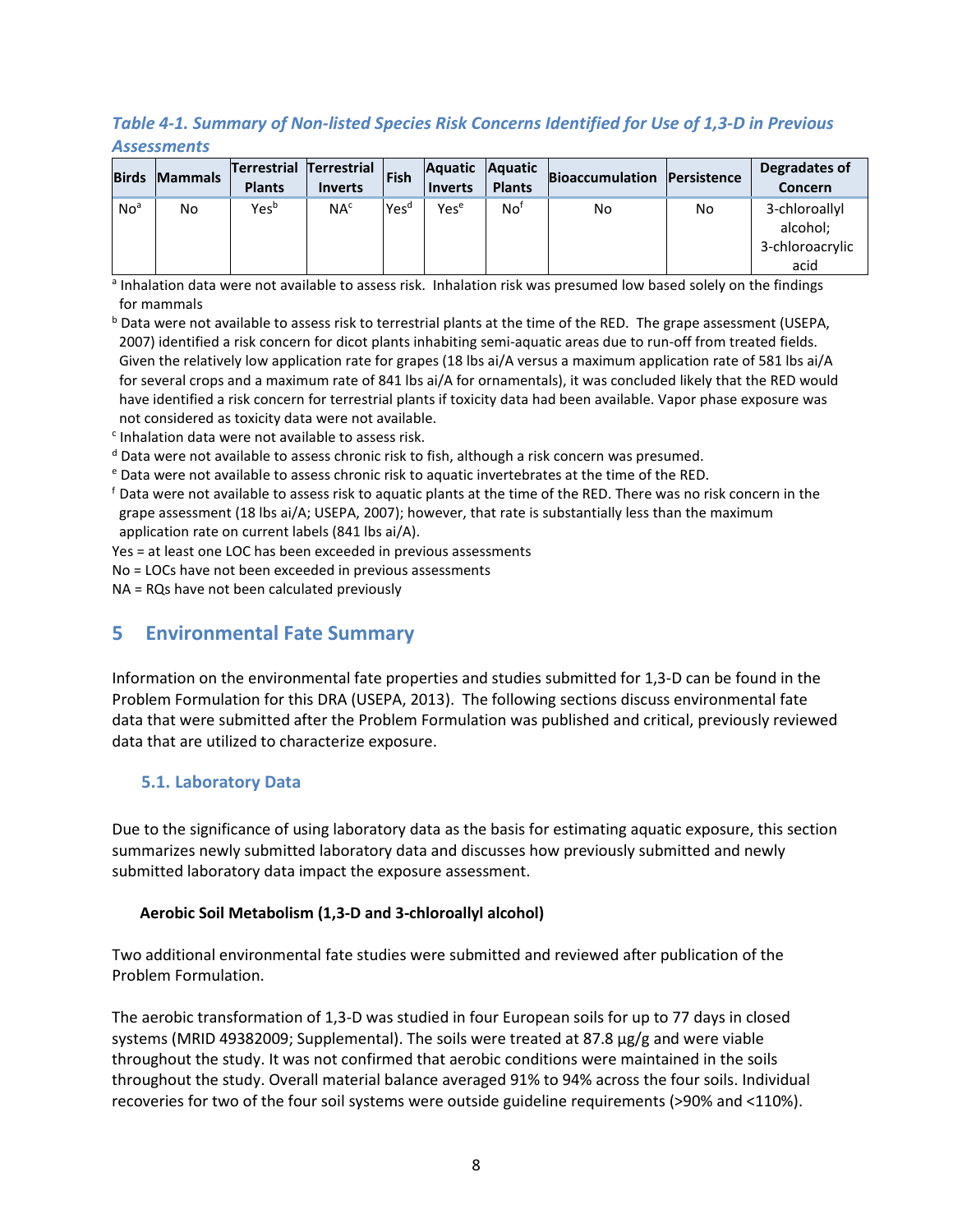There was a decline in recovery over time for all soils except for the sandy clay loam soil. Because a significant amount of 1,3-D was lost to volatilization, DT50 values were calculated for 1,3-D in the soil plus volatile traps. Degradation kinetics of best fit were IORE in two soils and DFOP in two soils with halflives ranging from 39 days to 87 days. 3-chloroacrylic acid occurred at concentrations up to 37% of applied radioactivity. 3-chloroallyl alcohol occurred at concentrations up to 2% of applied radioactivity. Volatile 1,3-D were a maximum of 28% to 46% of applied radioactivity across the four soils.

The aerobic transformation of the 1,3-D degradate, 3-chloroallyl alcohol, was studied in four European soils for 21 days or 9 days (Marchem soil only) in closed systems in darkness (MRID 49382008; Supplemental). The soils were treated at 24.7-25.6  $\mu$ g/g and were viable throughout the study. It was not confirmed that aerobic conditions were maintained in the soils throughout the study. Overall material balance averaged 92% to 94% across the four soils. Individual recoveries for multiple samples in all systems were outside guideline requirements (>90% and <110%). There was a decline in recovery over time for all test soils. SFO half-lives were 0.48 days in the Charentilly clay loam soil, 0.53 days in the Thessaloniki sandy silt loam soil, 0.57 days in the Cuckney sand soil, and 0.11 days in the Marcham sandy loam soil. One major nonvolatile transformation product, 3-chloroacrylic acid, was identified in the four test soils.

| <b>Property</b>                                      | Value           | <b>MRID</b> | <b>Study Classification</b> |
|------------------------------------------------------|-----------------|-------------|-----------------------------|
| Aerobic Soil Metabolism of 3-<br>Chloroallyl alcohol | $0.1 - 0.6$ day | 49382008    | Supplemental                |
| Aerobic Soil Metabolism of 1,3-D                     | 39-87 days*     | 49382009    | Supplemental                |

### *Table 5-1. New Environmental Fate Properties for 1,3-D*

\*Values include volatiles

### Impact on Exposure Assessment

Previously reviewed data are utilized to characterize chronic exposure and exposure to degradates. In terms of chronic exposure, the best current estimate is a simple adjustment to peak exposure values based on aerobic aquatic metabolism because it is the degradation route most significant to aquatic 1,3- D dissipation. The available aerobic aquatic metabolism study (MRID 44975502 *as cited in* USEPA, 2013) showed a DT50 of 3 to 7 days post-treatment and a DT90 of 14 to 21 days post-treatment. The resulting first order degradation rate (-0.1421 day<sup>-1</sup>) applied over 21-day and 60-day averaging periods results in average exposures of 33% and 12% of peak values, respectively. Thus, 1,3-D run-off from a soil injected application at the maximum rate that drains to a static waterbody, exclusively fed by an 1,3-D treated area, may be expected to have a peak 1,3-D concentration of 46 µg/L, a 21-day average concentration of 15 µg/L, and a 60-day average concentration of 5.5 µg/L.

New and previously submitted laboratory data also allow for updated conclusions on 1,3-D degradate formation. The degradation route most significant to aquatic 1,3-D dissipation (aerobic aquatic metabolism) forms 3-chloroallyl alcohol at a maximum 6.4% of applied 1,3-D one day after treatment and therefore 6.4% is assumed to be the aquatic exposure to 3-chloroallyl alcohol relative to peak values of 1,3-D aquatic exposure. The 1,3-D half-life via aerobic aquatic metabolism is 5 days, while the half-life via hydrolysis at pH 7 and 20°C is longer at 14 days, while the aerobic soil metabolism half-life is longer still at 12 to 87 days indicating that aerobic aquatic metabolism is the dominate degradation pathway. The formation of 3-chloroallyl alcohol can likely be attributed to hydrolysis as formation of 11% at day 2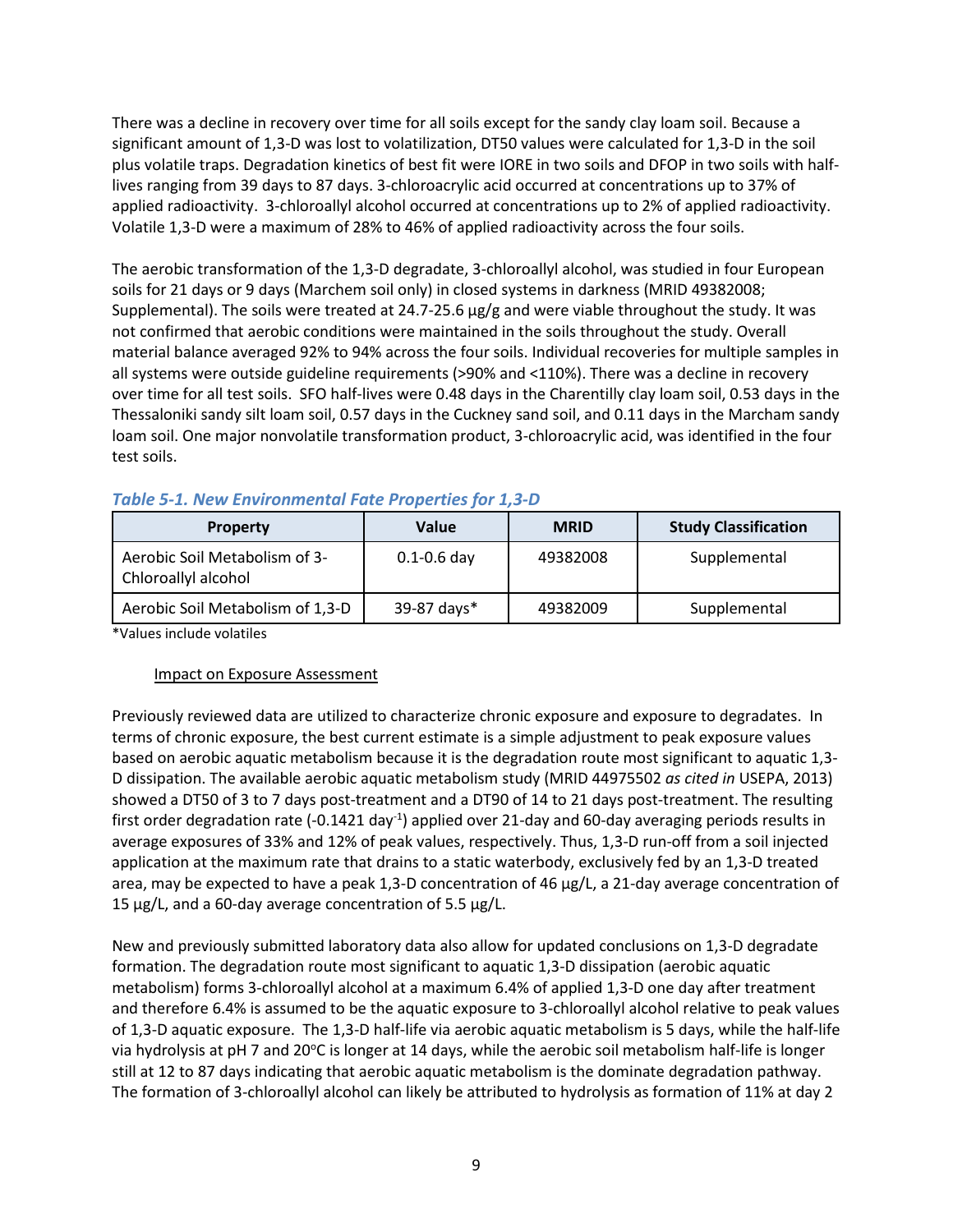is similar formation seen in the aerobic aquatic metabolism study. With regard to chronic exposure, 3 chloroallyl alcohol is quickly metabolized as its aerobic aquatic metabolism half-life is 1.2 days (MRID 44975503 *as cited in* USEPA, 2013). This rapid dissipation in metabolically active waters should preclude long term exposure to the alcohol degradate. In the absence of metabolic activity, 3-chloroallyl alcohol forms at up to 77% of applied 1,3-D via hydrolysis by study termination (22 days).

For 3-chloroacrylic acid, the degradation route most significant to aquatic 1,3-D dissipation (aerobic aquatic metabolism) forms it at a maximum of 9.5% of applied 1,3-D at seven days after treatment. However, aerobic soil metabolism forms 3-chloroacrylic acid at 19% of applied after the same duration (seven days) and 37% of applied at the maximum (day 28). Therefore 37% is assumed to be the aquatic exposure to 3-chloroacrylic acid relative to peak values of 1,3-D aquatic exposure. Because this exposure value is derived from data submitted during registration review, this assumption differs and assumes higher relative exposure than the approach taken in previous assessments (10% formation via aerobic aquatic metabolism; MRID 44975503 *as cited in* USEPA, 2013). With regard to chronic exposure, the 3 chloroacrylic acid is quickly metabolized as its aerobic aquatic metabolism half-life is 3.4 days (MRID 44975504 *as cited in* USEPA, 2013). This rapid dissipation in metabolically active waters should preclude long term exposure to 3-chloroacrylic acid.

## **5.2. Field Studies**

### **Run-off of Telone Following Artificial Rainfall**

Due to the significance of using this study as the basis for estimating aquatic exposure, this section summarizes its design and results and discusses its impact on the exposure assessment and risk conclusions.

Run-off of 1,3-D, applied as Telone® II Soil Fumigant, under U.S. field conditions, was examined in a bare ground plot at one site in Virginia (loam soil) (MRID 45022301 *as cited in* USEPA, 2013; Supplemental). The test substance was injected once, at a 12-inch depth, at an average application rate of 308 lbs ai/A. The test application was made to three replicate test plots (separated by plywood barriers) with *ca*. 5% slope. Immediately following application, the plot was disked and packed to seal the surface. Approximately 3 days following application, run-off water was collected during a natural rainfall event and during a 2-hour simulated rainfall event conducted to coincide with the peak flux of telone.

The replicate plots received an average of 3.7 inches of simulated rainfall over a 2-hour duration (1.85 in/hr), and a combined rainfall of 5.04 inches, including the natural rainfall that was recorded, over *ca*. 10 hours (0.504 in/hr). Approximately 62% to 81% of the total rainfall was captured as run-off.

In the natural rainfall event, combined cis- and trans-telone concentrations ranged from 0.653 to 7.969 µg/L. Total combined cis- and trans-telone mass loss due to run-off was 8.25 to 14.76 mg.

In the simulated rainfall event, combined cis- and trans-telone concentrations ranged from 4.168 to 17.227 µg/L. Peak concentrations occurred early in the event for Plots 1 and 2, with the maximum concentration observed at 15 minutes after the initiation of the simulated event and declined during the event. Telone concentrations fluctuated in Plot 3, with the peak concentration occurring at 1 hour and 25 minutes after initiation of the simulated rainfall event. Total combined cis- and trans-telone mass loss due to run-off was 211.9 to 406.3 mg.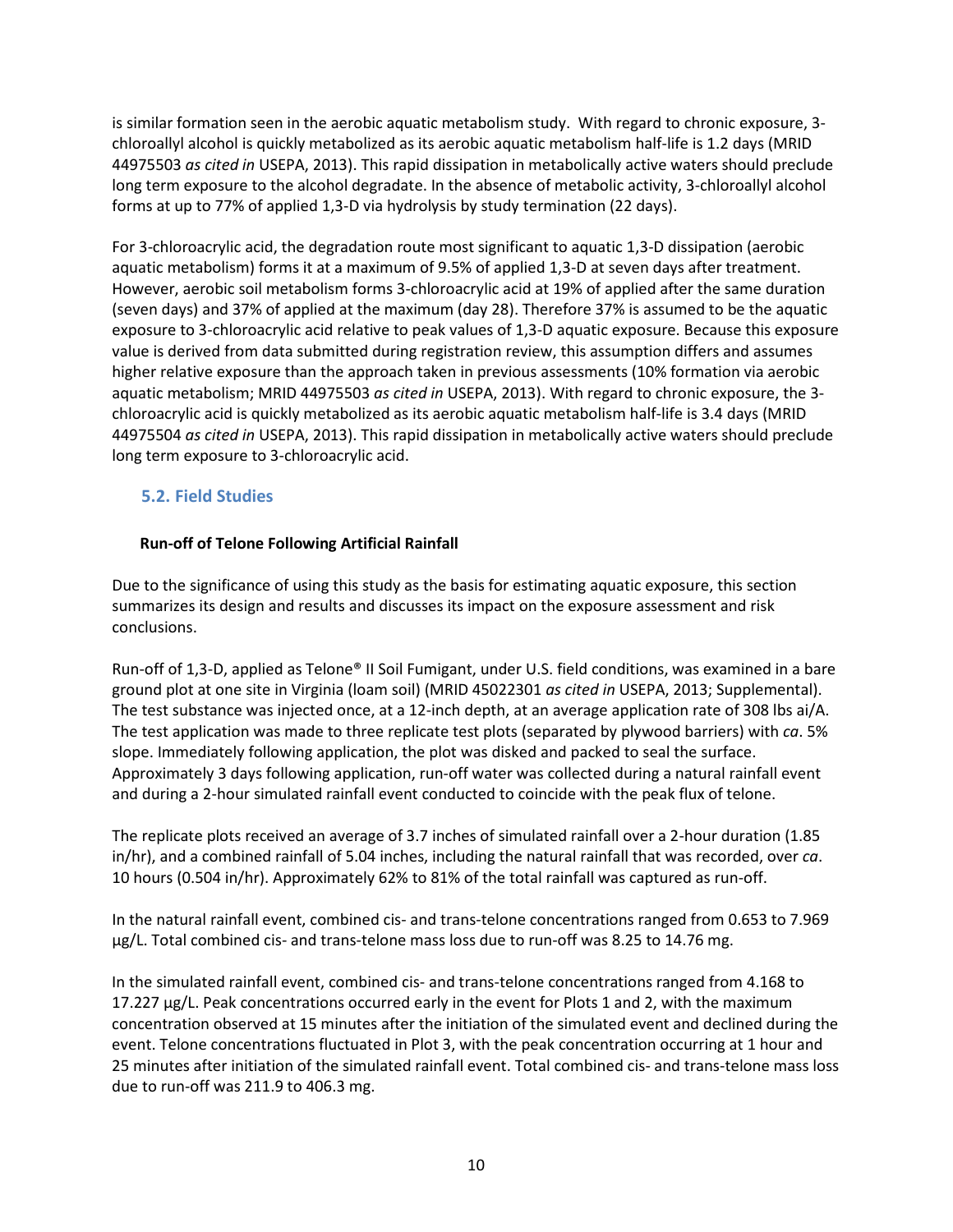Total combined cis- and trans-telone mass loss due to run-off from both the natural and simulated rainfall events was 220.1 to 421.1 mg, which accounted for 0.0015% to 0.0028% of the total applied telone.

#### Impact on Exposure Assessment

Although previous assessments used the best available models and data, the surface water modeling scenario used did not parameterize soil temperature or albedo, important parameters determining the extent of volatilization for incorporated volatile pesticides. The run-off field study is considered more reliable than the current models for estimating 1,3-D aquatic exposure from soil injection uses because it inherently accounts for volatility. Exposure can be estimated for registered uses by linear scaling of the application rate used in the study to maximum labelled application rates. Estimating exposure in this manner results in exposure estimates slightly lower than previously reported modeled EECs.

#### Impact on Risk Conclusions

At face value, the run-off field study suggests that exposure and thus risk from soil injection uses (i.e., all uses except grape surface drip irrigation) may be lower than suggested by exposure estimates based on EFED models, which may overestimate exposure due to modeling limitations in accounting for volatility of 1,3-D injected into the soil. For example, the run-off field study results suggest that there is an acute risk concern for non-listed aquatic invertebrates only at the highest application rate (841 lb ai/A; assuming injection to 12 inches soil depth and linear scaling between application rate and exposure estimate) whereas modeling presented in previous assessments also suggests a potential risk concern for lower application rates.

However, it is important to consider that the run-off field study represents only a single method of application (e.g., depth of injection and method of incorporation), site location (e.g., soil type), and environmental conditions (e.g., weather conditions). Although the study accounts for volatilization along with all other routes of dissipation, the myriad of factors impacting dissipation may result in lower or higher exposure concentrations under different conditions than those tested. In other words, it is unknown if the exposure estimates derived from a single study cover the range of registered uses, potential use sites, and environmental conditions. Therefore, the lack of a LOC exceedance for a specific use (e.g., acute risk to aquatic invertebrates at rates lower than 841 lb ai/A) does not necessarily indicate a lack of a potential concern since the exposure estimate is based on a single study.

### **Groundwater Monitoring in Winter Haven, Florida**

Dow AgroScience commissioned a groundwater monitoring study designed to evaluate the groundwater contamination potential of telone and its transformation products at a golf course near Winter Haven, Florida (MRID 49275501; Supplemental). Soils in these areas were reportedly comprised of Satellite sand and Immokalee sand. The initial application of telone occurred in May 2004 (monitoring wells were installed in July and August 2007) and the study was terminated in June 2010.

Eight monitoring wells, six shallow and two deep wells, were installed in the interior of the golf course *ca*. 100 feet hydraulically down-gradient from the treated areas. The monitoring wells were installed at two locations; each received three shallow wells and one deep well. Shallow wells were screened *ca*. 1-2 to 6-7 feet below the ground surface and deep wells were screened *ca*. 14-15 to 19-20 feet below the ground surface. Soil and soil pore-water were not monitored.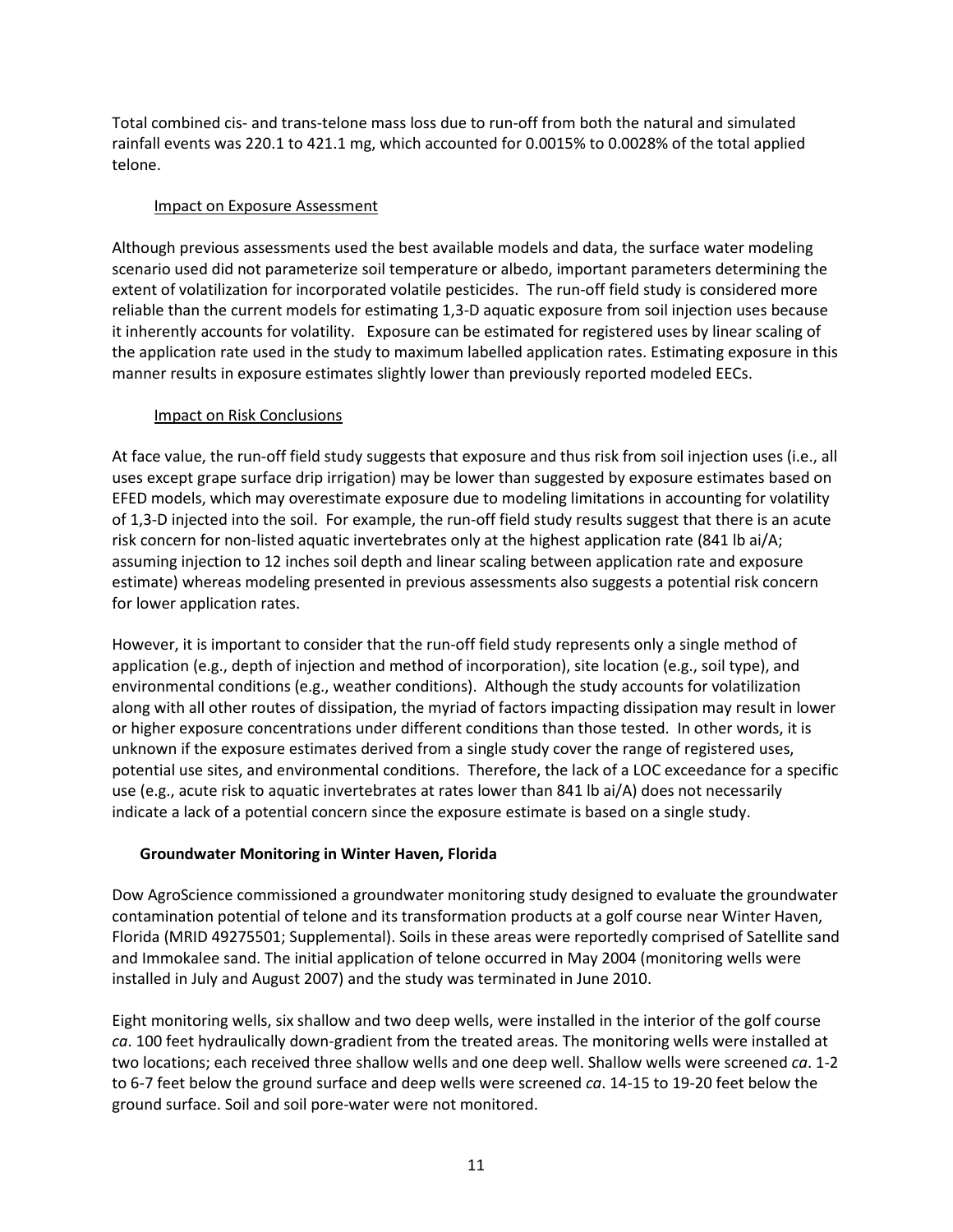Telone was applied at the site for seven consecutive years beginning in May 2004 and ending in May 2010; four of those applications (2004 through 2007) were made prior to the installation of the monitoring wells. A tracer substance was not applied following test substance applications. Groundwater samples were collected from both monitoring locations on nine occasions, approximately quarterly from November 2007 through December 2009, and at the driving range location at two additional intervals, March 9 and June 7, 2010. Average annual rainfall for the study period was 54.91 inches or 115% of the historical average (reviewer-calculated).

Telone and its 3-chloroallyl alcohol degradate were not detected in groundwater samples at ≥ the LOQ (0.05 µg/L for telone, 0.10 µg/L for 3-chloroallyl alcohol) at any sampling interval. However, the stability of the analytes in water samples was not adequately determined and an independent laboratory validation was not provided. The 3-chloroacrylic acid degradate was detected above the LOQ (0.05 µg/L) in groundwater samples one time at the September 2008 sampling event. At this event, *cis*- and *trans*-3-chloroacrylic acid were detected at 0.044 µg/L and 0.073 µg/L, respectively, after a 3-day storage period; however, re-analysis of the sample showed no detectable residues of the *cis* and *trans* isomers after an 11-day storage period.

### **5.3. Monitoring Data**

#### **Water**

The Water Quality Portal (WQP, [https://www.waterqualitydata.us/\)](https://www.waterqualitydata.us/) was used to search the water monitoring data for 1,3-D detections. WQP is a cooperative service sponsored by the United States Geological Survey (USGS), the Environmental Protection Agency (EPA), and the National Water Quality Monitoring Council (NWQMC). It serves data collected by over 400 State, federal, tribal, and local agencies. There were 1,008 surface water monitoring data points from 1980 to 2018 associated with 1,3-dichloropropene. Among these data, 3 samples (0.3%) were reported above detection limits. Measurable concentrations ranged from 0.2 to 1.5 µg/L and were reported at sites in the states of Louisiana (two detections) and New York. Surface water samples for 1,3-D were collected in Arizona, Delaware, Georgia, Iowa, Louisiana, Maryland, New Mexico, New York, and Virginia. Detection limits were 1.0  $\mu$ g/L or less in all states except Arizona.

The Water Quality Portal was also queried for groundwater monitoring data. Of 9,800 samples, 13 quantified detections (0.1% of samples) ranged from 0.2 to 26 µg/L. Quantified detections were found in Alaska, Florida, Illinois, Louisiana, North Carolina, New Jersey, Texas, Virginia, and Wisconsin. Though not all samples used the same methods or reporting limits, most protocols reported a detection limit under 1 µg/L. Targeted groundwater monitoring studies detected the degradates 3-chloroallyl alcohol and 3-chloracrylic acid whereas the non-targeted monitoring data did not include these chemicals as analytes, so it is unknown if they were present in those samples.

#### **Air**

The ambient air monitoring effort by California Department of Pesticide Regulation (CDPR, 2018) on 1,3- D shows highest 1-day concentrations of 5.0 ppb (6  $\mu$ g/m<sup>3</sup>) in Santa Maria, 2.8 ppb (3.4  $\mu$ g/m<sup>3</sup>) in Watsonville, 8.7 ppb (10  $\mu$ g/m<sup>3</sup>) in Oxnard, and 3.1 ppb (3.7  $\mu$ g/m<sup>3</sup>) in Camarillo. Sampling in Santa Maria and Camarillo started August 2010 whereas sampling in Oxnard and Watsonville started in October and November 2011, respectively.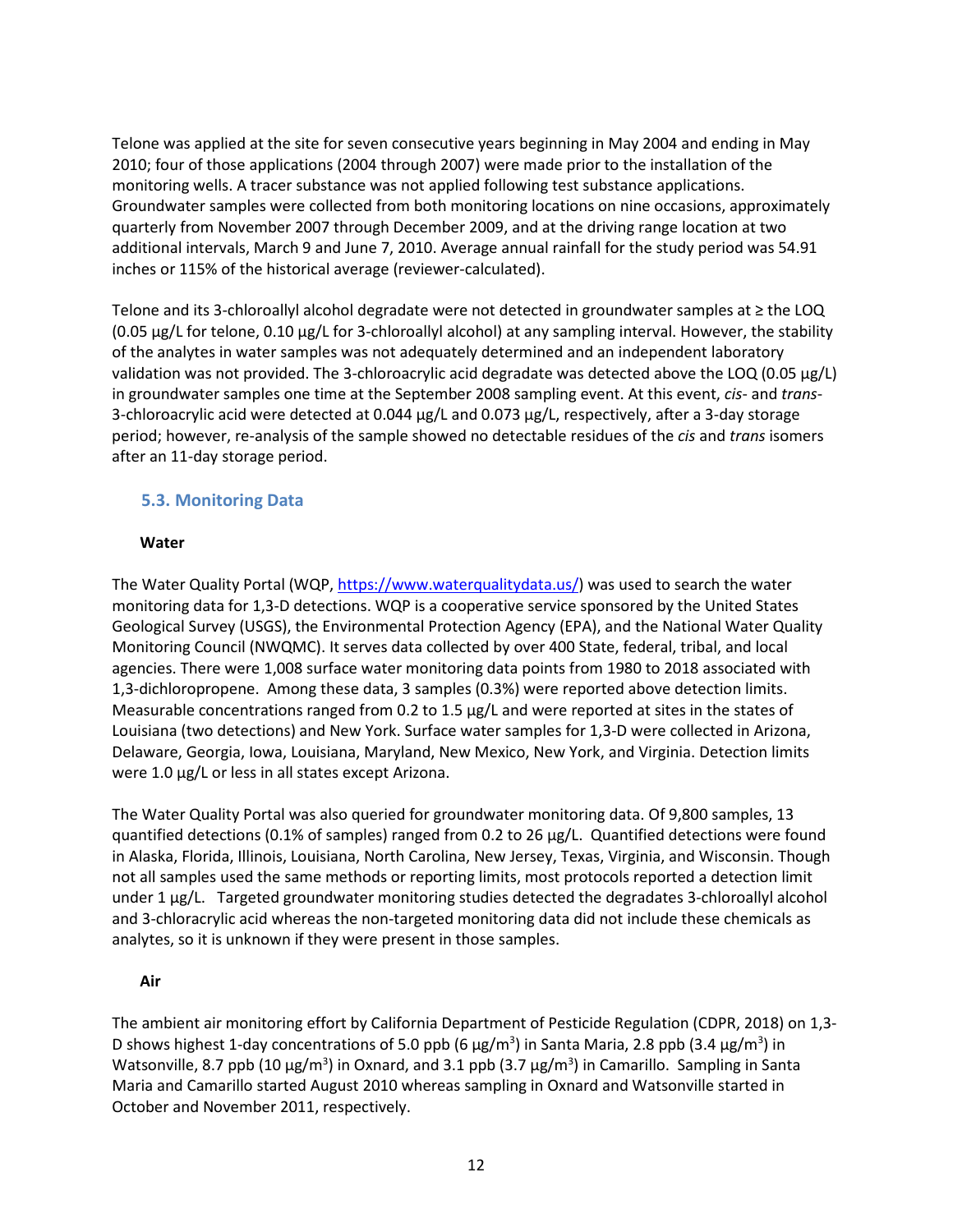In 2011, CDPR implemented an Air Monitoring Network (AMN) to weekly measure 32 pesticides, including 1,3-D, in three agricultural communities (Ripon, Salinas, and Shafter). CDPR published a report on the relationship between measured ambient 1,3-D concentrations and the reported use of 1,3-D in each of the three AMN sampling locations during the period from 2011 to 2014 (CDPR, 2018). Results showed that all three AMN sites possess unique detection-use profiles. Data indicate that the greatest number of detections/quantified detections occurred in Shafter (84%/27%) followed by Ripon (54%/18%). Detections often coincided with 1,3-D use except in late 2012 and early 2013 in Ripon when use was prevalent, but no quantifiable 1,3-D concentrations were reported. However, reporting limits decreased from 0.227  $\mu$ g/m<sup>3</sup> to 0.027  $\mu$ g/m<sup>3</sup> in October 2013. The highest 24-hour and 4-week exposure measurements were 45  $\mu$ g/m<sup>3</sup> and 18  $\mu$ g/m<sup>3</sup> (Shafter County).

### *Environmental Fate Conclusions*

Environmental fate data submitted since the 1,3-D Problem Formulation provide additional evidence that volatility is the primary route of dissipation for 1,3-D. However, groundwater and surface water monitoring data indicate dissipation can also occur via leaching and run-off. While 1,3-D and degradates have been identified in groundwater, the detections are infrequent and found near use sites. Likewise, ambient air monitoring estimates provided in this update are associated with 1,3-D use.

# **6 Toxicity Summary**

Information about toxicity data previously submitted for 1,3-D can be found in the 1,3-D Problem Formulation (USEPA, 2013). The following section discusses only those toxicity data that were submitted after the Problem Formulation was published. Additionally, chronic toxicity data are not available for estuarine-marine fish or the most acutely sensitive freshwater fish (walleye). However, chronic endpoints were estimated by acute-to-chronic ratio (ACR) for freshwater and estuarine fish based on the recently submitted data.

An open literature review was conducted using the ECOTOX database (last updated 2017; USEPA, 2017). There are no toxicity studies in the database that show greater toxicity than available studies.

### **6.1. Toxicity Data**

**Tables 6-1** and **6-2** summarize the toxicity endpoints for data submitted subsequent to the registration review problem formulation (USEPA, 2013) and includes ACR-estimated NOAEC values for chronic toxicity to fish using the recently submitted data.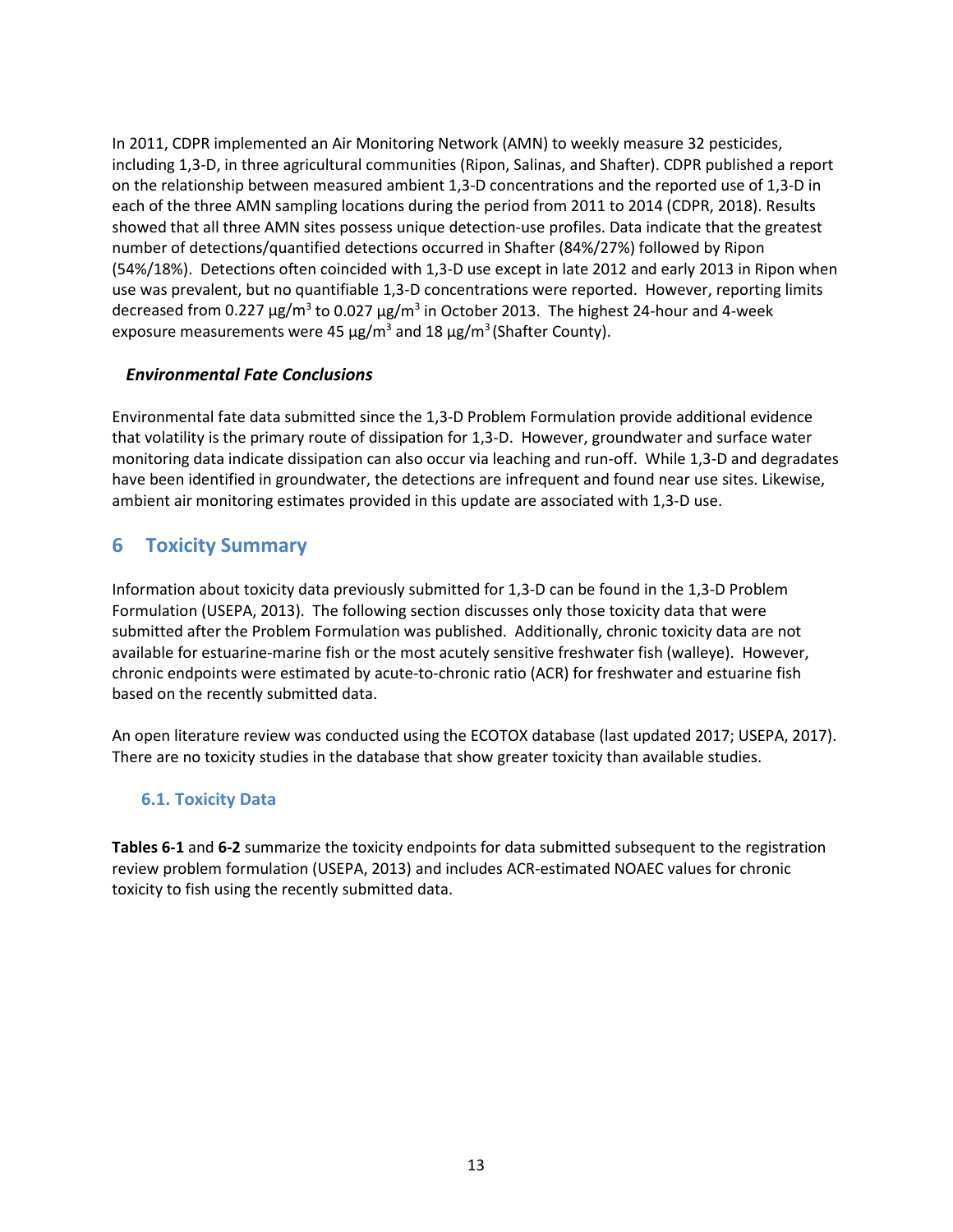| <b>Taxonomic</b><br>Group | <b>Study</b><br><b>Type</b>  | <b>Test</b><br><b>Substance</b><br>(% ai) | <b>Test Species</b>                                | <b>Toxicity Value</b><br>(all units in<br>terms of µg/L<br>measured ai)                                                                                               | <b>MRID</b><br><b>Classification</b> | <b>Comments</b>                                                                                                                                                                                                                 |  |  |  |  |
|---------------------------|------------------------------|-------------------------------------------|----------------------------------------------------|-----------------------------------------------------------------------------------------------------------------------------------------------------------------------|--------------------------------------|---------------------------------------------------------------------------------------------------------------------------------------------------------------------------------------------------------------------------------|--|--|--|--|
|                           | 1,3-dichloropropene (parent) |                                           |                                                    |                                                                                                                                                                       |                                      |                                                                                                                                                                                                                                 |  |  |  |  |
|                           | Acute<br>$(96-hr)$           | <b>TGAI</b><br>(100)                      | Rainbow trout<br>(Oncorhynchus<br>mykiss)          | $LC_{50} = 2780$<br>$NOAEC = 1460$<br>$LOAEC = 2130$<br>based on<br>sublethal<br>effects<br>(lethargy,<br>partial loss of<br>equilibrium,<br>and erratic<br>swimming) | 49382003<br>Acceptable               | Endpoints<br>affected: mortality<br>and sublethal<br>effects (lethargy,<br>immobility,<br>partial/complete<br>loss of equilibrium,<br>erratic swimming,<br>and swimming at<br>surface)<br>NOAEC/LOAEC<br>visually<br>determined |  |  |  |  |
| Freshwater<br>fish        | Chronic<br>(ELS)             | <b>TGAI</b><br>(96.8)                     | Fathead<br>Minnow<br>(Pimephales<br>promelas)      | $NOAEC = 8.7$<br>$LOAEC = 15$<br>based on<br>growth<br>(reduced dry<br>weight)                                                                                        | 49682401<br>Acceptable               | Endpoints<br>affected: larval<br>survival (post-<br>hatch success),<br>length, and weight<br>(dry and wet)<br>Dry weight<br>reduced $\geq 10\%$                                                                                 |  |  |  |  |
|                           | Chronic                      | <b>NA</b>                                 | Walleye<br>(Stizostedion<br>vitreum)               | $NOAEC = 2.3$<br>$LOAEC = 3.9$                                                                                                                                        | <b>NA</b>                            | Walleye is the<br>most acutely<br>sensitive species<br>tested. Estimated<br>by ACR using<br>existing fathead<br>minnow and<br>walleye data <sup>1</sup>                                                                         |  |  |  |  |
| Estuarine-<br>marine fish | Chronic                      | <b>NA</b>                                 | Sheepshead<br>minnow<br>(Cyprinodon<br>variegatus) | $NOAEC = 1.8$<br>$LOAEC = 3.2$                                                                                                                                        | <b>NA</b>                            | Chronic toxicity<br>study unavailable.<br><b>Estimated by ACR</b><br>using existing<br>fathead minnow<br>and sheepshead<br>minnow data <sup>1</sup>                                                                             |  |  |  |  |
|                           |                              |                                           | 3-Chloroacrylic acid (degradate)                   |                                                                                                                                                                       |                                      |                                                                                                                                                                                                                                 |  |  |  |  |
| Freshwater<br>fish        | Chronic<br>(ELS)             | <b>TGAI</b><br>(100)                      | Fathead<br>Minnow<br>(Pimephales<br>promelas)      | $NOAEC \geq 9910$<br>LOAEC > 9910<br>No effects                                                                                                                       | 49382004<br>Acceptable               |                                                                                                                                                                                                                                 |  |  |  |  |

# *Table 6-1. New Aquatic Toxicity Endpoints*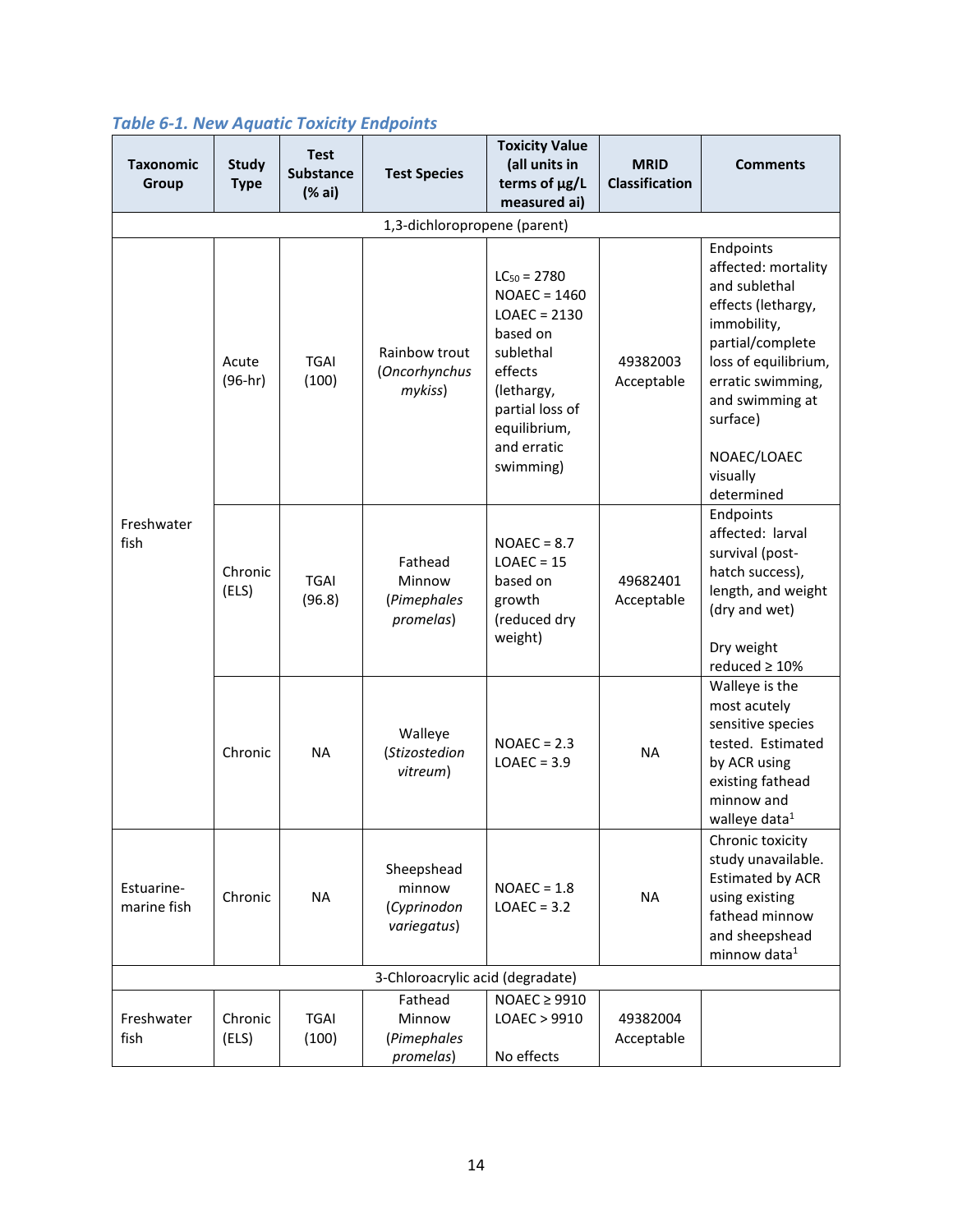| Taxonomic<br><b>Group</b>   | Study<br>Type   | <b>Test</b><br><b>Substance</b><br>(% ai) | <b>Test Species</b>              | <b>Toxicity Value</b><br>(all units in<br>terms of µg/L<br>measured ai)       | <b>MRID</b><br><b>Classification</b> | <b>Comments</b>                                    |
|-----------------------------|-----------------|-------------------------------------------|----------------------------------|-------------------------------------------------------------------------------|--------------------------------------|----------------------------------------------------|
| Freshwater<br>invertebrates | Chronic<br>(LC) | <b>TGAI</b><br>(100)                      | Water Flea<br>(Daphnia<br>magna) | $NOAEC = 2530$<br>$LOAEC = 5080$<br>based on<br>growth<br>(reduced<br>length) | 49382005<br>Acceptable               | Endpoints<br>affected: length<br>reduced $\geq$ 7% |

TGAI=Technical Grade Active Ingredient; ai=active ingredient

NA = not applicable

ELS: early-life stage; LC: life cycle

<sup>1</sup> Fathead minnow acute toxicity (LC<sub>50</sub> = 4100 μg ai/L; MRID 40098001 *as cited in* USEPA, 2013); Fathead minnow chronic toxicity (NOAEC = 8.7 μg ai/L and LOAEC = 15 μg ai/L; MRID 49682401); Walleye acute toxicity (LC<sub>50</sub> = 1080 μg ai/L; MRID 40098001 *as cited in* USEPA, 2013); Sheepshead minnow acute toxicity (LC50 = 870 μg ai/L; MRID 44843901 *as cited in* USEPA, 2013 . Fathead minnow ACR = fathead minnow LC<sub>50</sub>/ fathead minnow NOAEC or LOAEC. Walleye ACR-estimated NOAEC or LOAEC = walleye LC<sub>50</sub>/fathead minnow ACR. Sheepshead minnow ACR-estimated NOAEC or LOAEC = sheepshead minnow LC<sub>50</sub>/fathead minnow ACR.

#### *Table 6-2. New Terrestrial Toxicity Endpoints*

| <b>Taxonomic</b><br>Group    | <b>Study Type</b>                                                      | <b>Test</b><br><b>Substance</b><br>(% ai)                                                    | <b>Surrogate</b><br><b>Species</b>                                                              | <b>Toxicity Value</b><br>(all units in<br>terms of<br>measured ai)                                                                                                                                                                                                                                                                                                            | <b>MRID</b><br><b>Classification</b>             | <b>Comments</b>                                                                                                                                                                                                                                                                                                 |  |  |
|------------------------------|------------------------------------------------------------------------|----------------------------------------------------------------------------------------------|-------------------------------------------------------------------------------------------------|-------------------------------------------------------------------------------------------------------------------------------------------------------------------------------------------------------------------------------------------------------------------------------------------------------------------------------------------------------------------------------|--------------------------------------------------|-----------------------------------------------------------------------------------------------------------------------------------------------------------------------------------------------------------------------------------------------------------------------------------------------------------------|--|--|
| 1,3-dichloropropene (parent) |                                                                        |                                                                                              |                                                                                                 |                                                                                                                                                                                                                                                                                                                                                                               |                                                  |                                                                                                                                                                                                                                                                                                                 |  |  |
| <b>Birds</b>                 | Acute<br>Dietary<br>$(3-day)$<br>exposure;<br>5-day post-<br>exposure) | Telone II<br>microcapsule<br>(microcapsule<br>contained<br>25.6% of<br>Telone II<br>(96% ai) | <b>Bobwhite</b><br>quail<br>(Colinus<br>virginianus)<br>Mallard duck<br>(Anas<br>platyrhynchos) | $LC_{50}$ > 5970<br>mg/kg diet<br>$NOAEC = 776$<br>mg/kg diet<br>$LOAEC = 1086$<br>mg/kg diet<br>based on growth<br>(reduced body<br>weight gain<br>during the<br>exposure period)<br>$LC_{50}$ > 5980<br>mg/kg diet<br>$NOAEC = 369$<br>mg/kg diet<br>$LOAEC = 691$<br>mg/kg diet<br>based on growth<br>(reduced body<br>weight gain<br>during the post-<br>exposure period) | 49382006<br>Acceptable<br>49382007<br>Acceptable | Endpoints<br>affected:<br>reduced growth<br>(body weight<br>gain)<br>No treatment<br>related mortality<br>NOAEC/LOAEC<br>visually<br>determined<br>Endpoints<br>affected:<br>mortality,<br>reduced food<br>consumption,<br>and reduced<br>growth (body<br>weight gain)<br>NOAEC/LOAEC<br>visually<br>determined |  |  |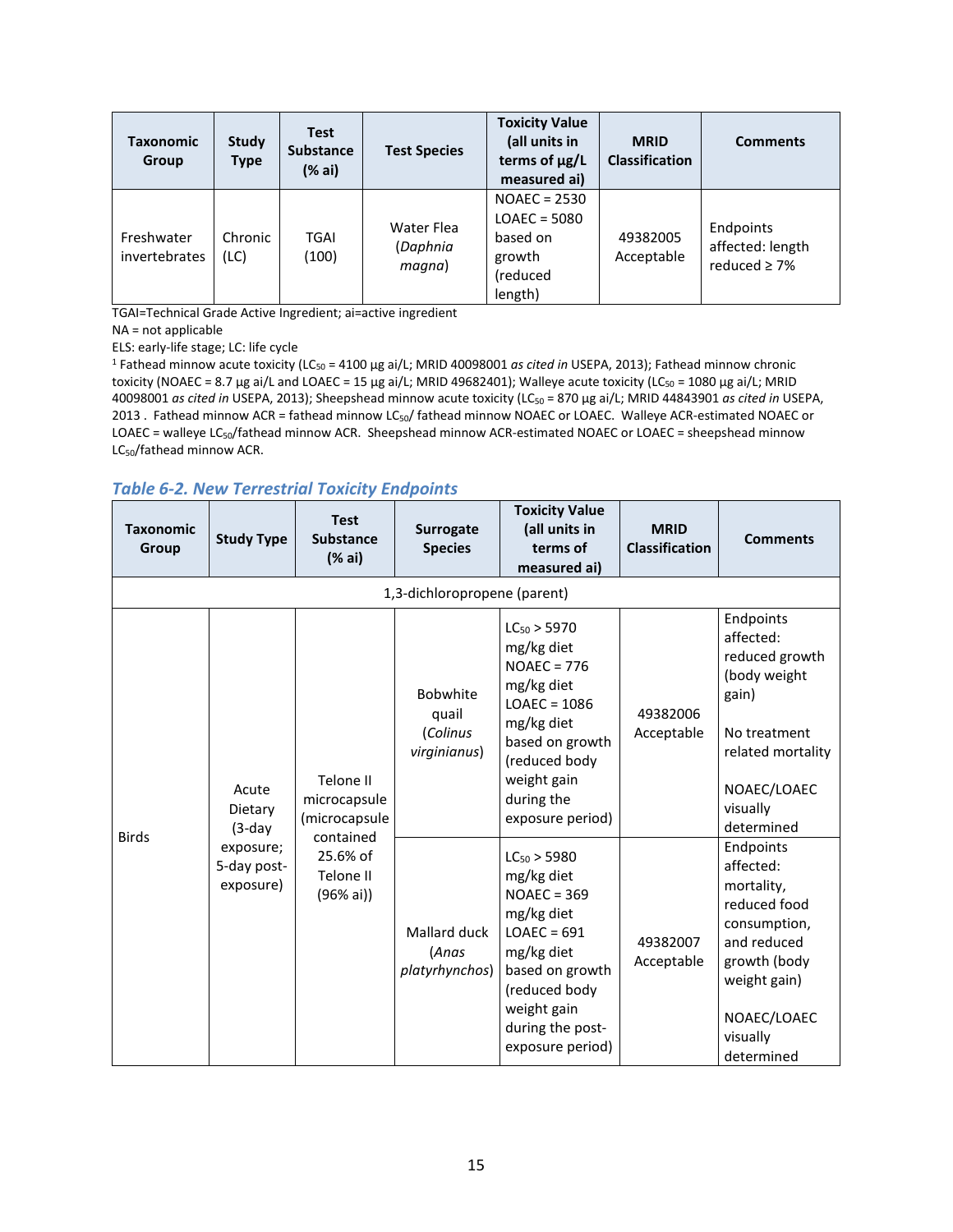| <b>Taxonomic</b><br>Group    | <b>Study Type</b>                                                                                      | <b>Test</b><br><b>Substance</b><br>(% ai) | Surrogate<br><b>Species</b>                          | <b>Toxicity Value</b><br>(all units in<br>terms of<br>measured ai)                                                                                                                                                                  | <b>MRID</b><br><b>Classification</b>                       | <b>Comments</b>                                                                                                                                                                                                                                                                                 |
|------------------------------|--------------------------------------------------------------------------------------------------------|-------------------------------------------|------------------------------------------------------|-------------------------------------------------------------------------------------------------------------------------------------------------------------------------------------------------------------------------------------|------------------------------------------------------------|-------------------------------------------------------------------------------------------------------------------------------------------------------------------------------------------------------------------------------------------------------------------------------------------------|
| <b>Birds</b>                 | Acute<br><b>Inhalation</b><br>(4-hr whole<br>body<br>exposure;<br>14-day<br>post-<br>exposure)         | <b>TGAI</b><br>(97.5)                     | <b>Bobwhite</b><br>Quail<br>(Colinus<br>virginianus) | $LC_{50} = 390 (359 -$<br>423) <sup>1</sup> ppm $[LC_{50}]$<br>$= 1770(1630 -$<br>1920) mg/m <sup>3</sup> ]<br>$NOAEC = 105$<br>ppm [480<br>$mg/m^3$ ]<br>$LOAEC = 199$<br>ppm [900<br>$mg/m3$ ] based<br>on partial eye<br>closure | 50457001<br>Acceptable                                     | Endpoints<br>affected:<br>mortality and<br>sublethal effects<br>(eye closure -<br>partial or<br>complete,<br>gasping, cool<br>body,<br>hypoactivity,<br>prostration,<br>labored<br>respiration,<br>salivation, and<br>rales - abnormal<br>lung sounds)<br>NOAEC/LOAEC<br>visually<br>determined |
| Terrestrial<br>invertebrates | Acute<br>Inhalation<br>Toxicity<br>(6-hr whole<br>body<br>exposure;<br>48-hr<br>observation<br>period) | <b>TGAI</b><br>(95.9)                     | Honey bee<br>(Apis<br>mellifera)                     | $NOAEC = 18.2$<br>ppm [82.5]<br>$mg/m^3$ ]                                                                                                                                                                                          | 49382002<br>Supplemental<br>For<br>qualitative<br>use only | Although<br>mortality ranged<br>from 0% to 100%<br>in a dose<br>responsive<br>manner, a<br>reliable LC <sub>50</sub><br>value cannot be<br>calculated due to<br>high variability in<br>measured test<br>concentrations.<br><b>NOAEC visually</b><br>determined                                  |

TGAI=Technical Grade Active Ingredient; ai=active ingredient

1 (95% confidence interval)

### **1,3-Dichloropropene (1,3-D)**

Six additional toxicity studies were submitted and reviewed after the release of the problem formulation.

The results of the acute fish study with rainbow trout ( $LC_{50}$  = 2780 µg ai/L; MRID 49382003; Acceptable) are consistent with the existing acute toxicity to fish data set. Walleye remains the most acutely sensitive species tested (LC<sub>50</sub> = 1080 µg ai/L; USEPA, 2013; MRID 40098001).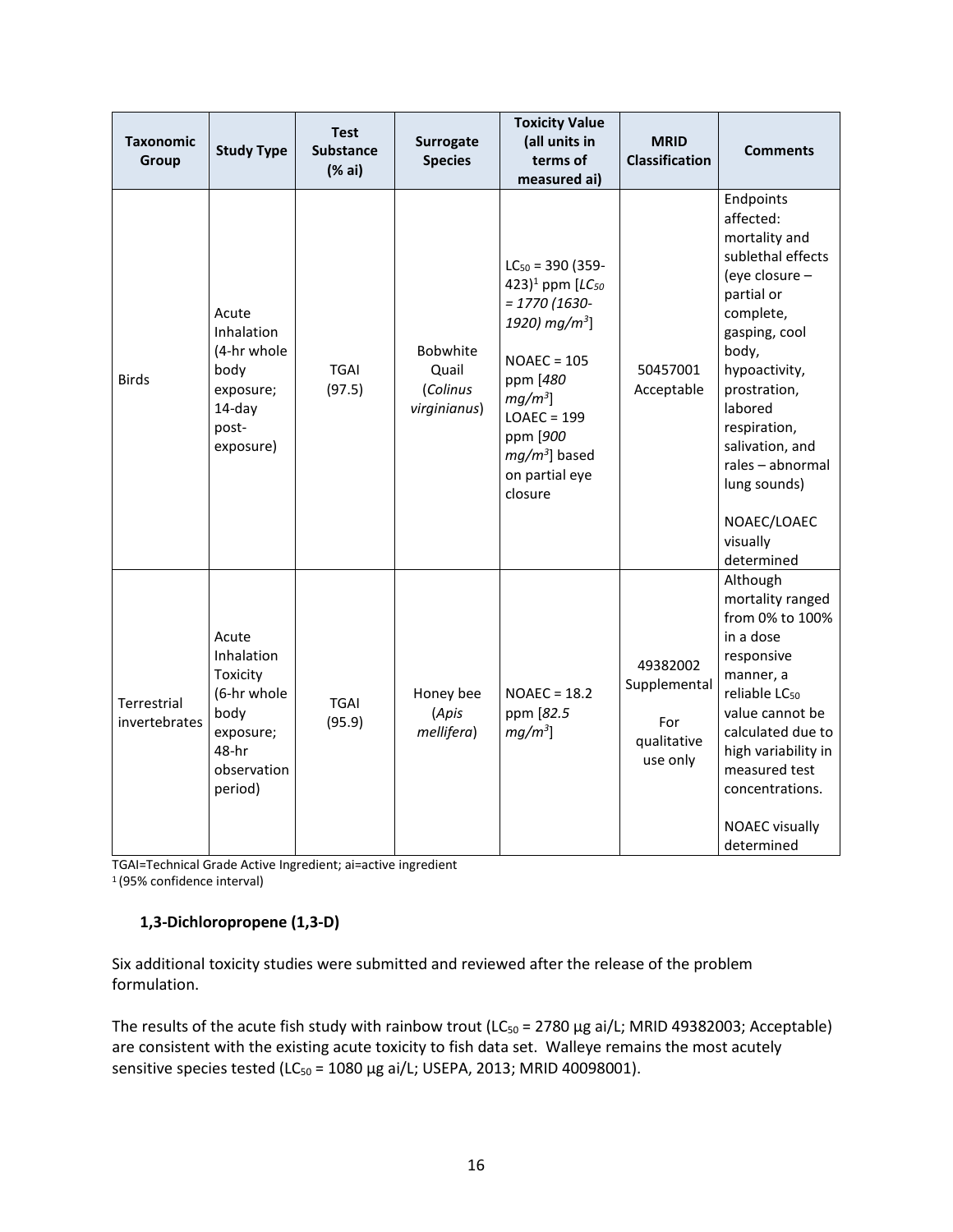1,3-D (Telone XRM-5048 TGAI) inhibited the growth of fathead minnow in an early life stage (ELS) study (NOAEC = 8.7  $\mu$ g ai/L and LOAEC = 15  $\mu$ g ai/L; MRID 49682401; Acceptable). Dry weight was reduced by 10% compared to the negative control at the LOAEC. Larval survival (post-hatch success), length, and wet weight were inhibited at higher concentrations.

Chronic toxicity data are not available for estuarine-marine fish or the most acutely sensitive freshwater fish (walleye). However, an ACR can be used to estimate chronic NOAEC and LOAEC values for those species based on the preexisting acute toxicity study for fathead minnow (MRID 40098001 *as cited in* USEPA, 2013) and the recently submitted ELS toxicity study for fathead minnow (MRID 49682401). Based on the fathead minnow ACR (*see* **Table 6-1** for details), the ACR-estimated NOAEC and LOAEC for walleye are 2.3 and 3.9 μg ai/L. Similarly, the ACR-estimated NOAEC and LOAEC for sheepshead minnow are 1.8 and 3.2 μg ai/L.

Telone (microencapsulated product) is practically non-toxic to Bobwhite quail ( $LC_{50}$  > 5970 mg ai/kg-diet, MRID 49382006; Acceptable) and Mallard duck (LC $_{50}$  > 5980 mg ai/kg-diet, MRID 49382007; Acceptable) on an acute dietary basis. These findings are consistent with the existing 1,3-D toxicity data, which showed no mortality up to 10,000 mg/kg-diet (Telone II) in the same species (USEPA, 2013; MRID 00120907 and 00120908). Although there were a few mortalities in the recently submitted studies, there is no indication that they were necessarily treatment-related. All four of the available studies showed decreased body weight gain in Bobwhite quail and Mallard duck and decreased food consumption in Mallard duck.

A 4-hour whole-body exposure to 1,3-D vapor resulted in an  $LC_{50}$  = 390 ppm (1.77 mg/L) after the subsequent 14-day observation period (MRID 50457001; Acceptable). Several sublethal effects were observed at concentrations of 199 ppm (0.9 mg/L) and higher including eye closure – partial or complete, gasping, cool body, hypoactivity, prostration, labored respiration, salivation, and rales – abnormal lung sounds.

Adult honeybees were exposed to 1,3-D (Telone II TGAI) vapor for 6-hours and were observed for 48 hours (MRID 49382002; Supplemental, qualitative use only). There was a clear dose response that ranged from 0% treatment-related mortality at the lowest treatment level to 100% mortality at the highest treatment level. However, there was high, unexplained variability in the measured exposure concentrations over time, among treatment levels, and among bee vs. no bee enclosures. This variability also resulted in overlapping exposure concentrations among treatment levels. Given the high level of uncertainty, a reliable  $LC_{50}$  value cannot be calculated from the measured test concentrations. Furthermore, nominal test concentrations may not provide an appropriate estimate given that measured concentrations were a small fraction of the nominal concentrations. Nonetheless, given the clear dose response with increasing nominal concentration, the measured concentration at the treatment level showing no mortality (NOAEC = 82.5 mg/m<sup>3</sup> [18.2 ppm] based on the time-weighted average over the 6-hour exposure) can be used as a conservative endpoint for this study.

### **3-Chloroallyl alcohol (degradate)**

The recently submitted 1,3-D acute toxicity to rainbow trout study (*as discussed above*) is consistent with the preexisting rainbow trout studies that indicate 3-chloroallyl alcohol is slightly more toxic than 1,3-D to rainbow trout on an acute basis (USEPA, 2013). However, the difference in parent to degradate toxicity is less based on the recently submitted data (3-chloroallyl alcohol is 2.8X more toxic), which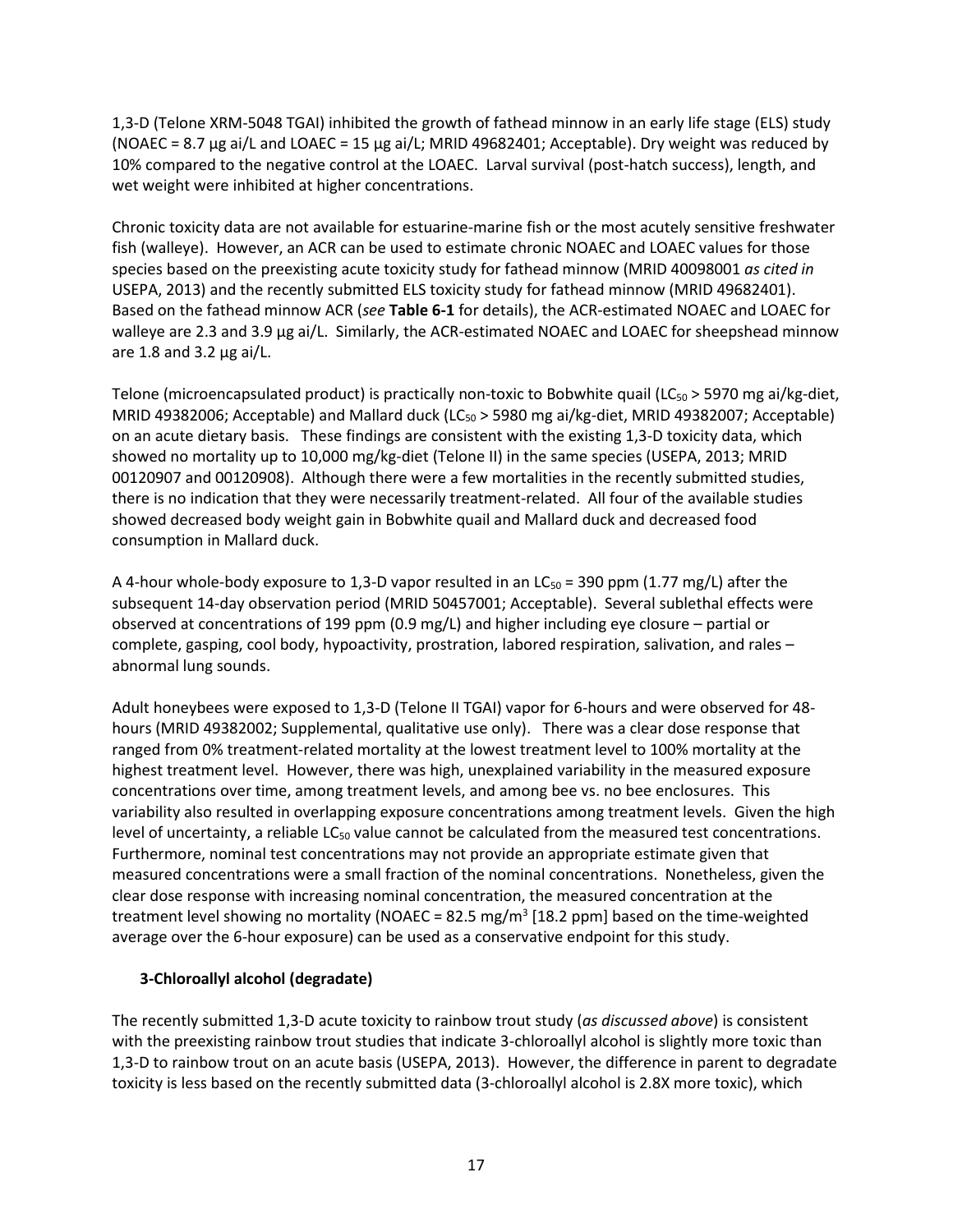show greater acute toxicity of 1,3-D to rainbow trout than the preexisting rainbow trout data.<sup>[6](#page-17-0)</sup> 3chloroallyl alcohol toxicity data are not available for the test species most sensitive to 1,3-D (freshwater: walleye; estuarine marine: sheepshead minnow). However, it is anticipated that 3-chloroallyl alcohol may be about 2.8X more toxic to those test species than 1,3-D if the 1,3-D to 3-chloroallyl alcohol ratio of acute toxicity to rainbow trout is conserved across species and from acute to chronic toxicity.

## **3-Chloroacrylic acid (degradate)**

Two additional chronic toxicity studies (freshwater fish and invertebrates) were submitted and reviewed after the release of the problem formulation. These results are consistent with available data that show reduced acute toxicity of 3-chloroacylic acid to freshwater fish and invertebrates in comparison to that of parent 1,3-D (USEPA, 2013).

3-chloroacrylic acid had no treatment-related effects on fathead minnow in an early life stage study up to a concentration of 9910 μg ai/L (NOAEC ≥ 9910 μg ai/L; MRID 49382004; Acceptable). In comparison, 1,3-D affected fathead minnow at concentrations of 15 μg ai/L and higher (NOAEC = 8.7 μg ai/L; MRID 49682401).

Daphnid growth was inhibited by exposure to 3-chloroacrylic acid in a life-cycle study (MRID 49382005; Acceptable). The NOAEC = 2530 μg ai/L and the LOAEC = 5080 μg ai/L based on reduced length ( $\geq$  7%) compared to the control. In comparison, 1,3-D affected Daphnid at concentrations of 105 μg ai/L and higher (NOAEC = 70 μg ai/L; MRID 45007501). Reduced length and progeny were the most sensitive endpoints from exposure to 1,3-D.

## *Toxicity Conclusions*

The toxicity data submitted since the Problem Formulation was published provide additional evidence that 1,3-D and its degradation product, 3-chloroacrylic acid, are toxic to aquatic and terrestrial taxa and support the risk conclusions developed in previous risk assessments. Consistent with previously submitted data, the recently submitted data indicate that the degradate, 3-chloroacrylic acid, is less toxic than the parent compound to fish and aquatic invertebrates.

## **6.2. Incident Data**

EFED conducted a search of the OPP Incident Data System (IDS) on March 12, 2019. Four new incidents have been attributed to 1,3-D use since the Problem Formulation was published in 2013 (USEPA, 2013). The problem formulation reported incidents with terrestrial plants (13), aquatic plants (1), and wildlife (1). All plant incidents in the EIIS database were attributed to 1,3-D applications with certainties ranging from "possible" to "highly probable". Certainty of a causal relationship between 1,3-D and the reported incident is not included for the wildlife incident or 5 of the 13 plant incidents, all reported in the Aggregate Incident Database, which is a database that does not include incident details.

Registrants reported three new minor plant incidents between 2017 and 2018 in the aggregate incident reports. No additional details are available for these incidents.

<span id="page-17-0"></span> $\overline{a}$  $6$  Existing 1,3-D acute toxicity to rainbow trout LC<sub>50</sub> = 3.94 μg ai/L (MRID 00039692) and LC<sub>50</sub> = 5.9 μg ai/L (MRID STEOD101). Existing 3-chloroallyl alcohol acute toxicity to rainbow trout LC<sub>50</sub> = 0.986 µg ai/L (MRID 44940306). All as cited in USEPA, 2013.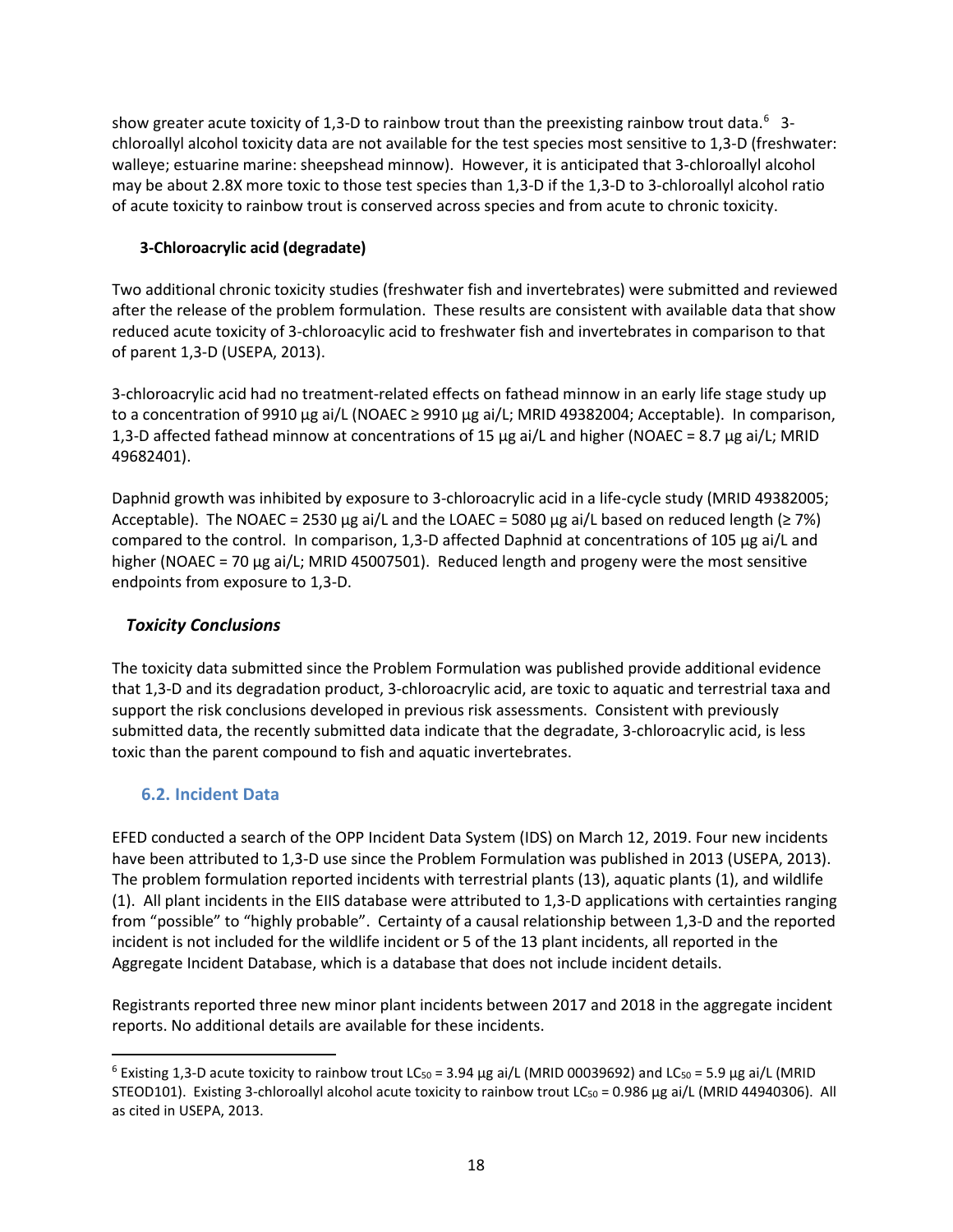The new terrestrial plant incident (#I029870-0007) reported in EIIS database occurred in 2017. A tomato crop was treated on several farms with Telone EC in Lazio, Italy. Transplanted seedlings were affected after the subsequent planting cycle. The certainty that this incident is attributed to Telone EC is classified as "possible".

# **7 Literature Cited**

- CDPR. 2018. Air Monitoring Network Report: A Comprehensive Evaluation of Results (2011 2016). Air Program, Environmental Monitoring Branch, California Department of Pesticide Regulation, Sacramento, CA 95814. Report AIR 18-02. June 2018. [https://www.cdpr.ca.gov/docs/emon/airinit/amn\\_comp\\_report\\_final.pdf](https://www.cdpr.ca.gov/docs/emon/airinit/amn_comp_report_final.pdf)
- Cox, C. 1992. 1,3-Dichloropropene: Journal of Pesticide Reform. 12 (1):33-37 and references therein. http://www.pesticide.org/dichloropropene.pdf
- USEPA. 1997. EFED RED Chapter for 1,3-Dichloropropene (Telone). July 15, 1997. DP Barcode 229720+
- USEPA. 2007. Environmental Risk Assessment for Proposed Section 3 New Use Registration of 1,3- Dichloropropene in Drip Irrigation in Grapes. March 9, 2007. DP Barcode 318737.
- USEPA. 2008. Risks of Telone Use to the Federally Threatened California Red-legged Frog. https://www.epa.gov/endangered-species
- USEPA. 2013. Problem Formulation for the Environmental Fate and Ecological Risk, Endangered Species, and Drinking Water Assessments in Support of the Registration Review of 1,3 Dichloropropene (Telone). August 27, 2013. DP Barcode 410113.
- USEPA. 2014. EFED Response to Comments Submitted to the Docket for 1,3-Dichloropropene (029001) Registration Review. February 20, 2014. DP Barcode 416850.
- USEPA. 2017. ECOTOXicology Database. Office of Research and Development National Health and Environmental Effects Research Laboratory's (NHEERL's) Mid-Continent Ecology Division (MED). http://cfpub.epa.gov/ecotox/

## **8 Referenced MRIDs**

This section includes only studies that were submitted since the Problem Formulation was published or were not referenced in the Problem Formulation.

MRID 49275501 Newcombe, A. and I. Wesenbeeck. 2010. Groundwater Monitoring for 1,3- Dichloropropene at Lake Bess Country Club, Winter Haven, Florida: Final Report. Project Number: 060012. Unpublished study prepared by Arcadis, ALS Laboratory Group, Environmental and Agvise Laboratories, Inc. 839p